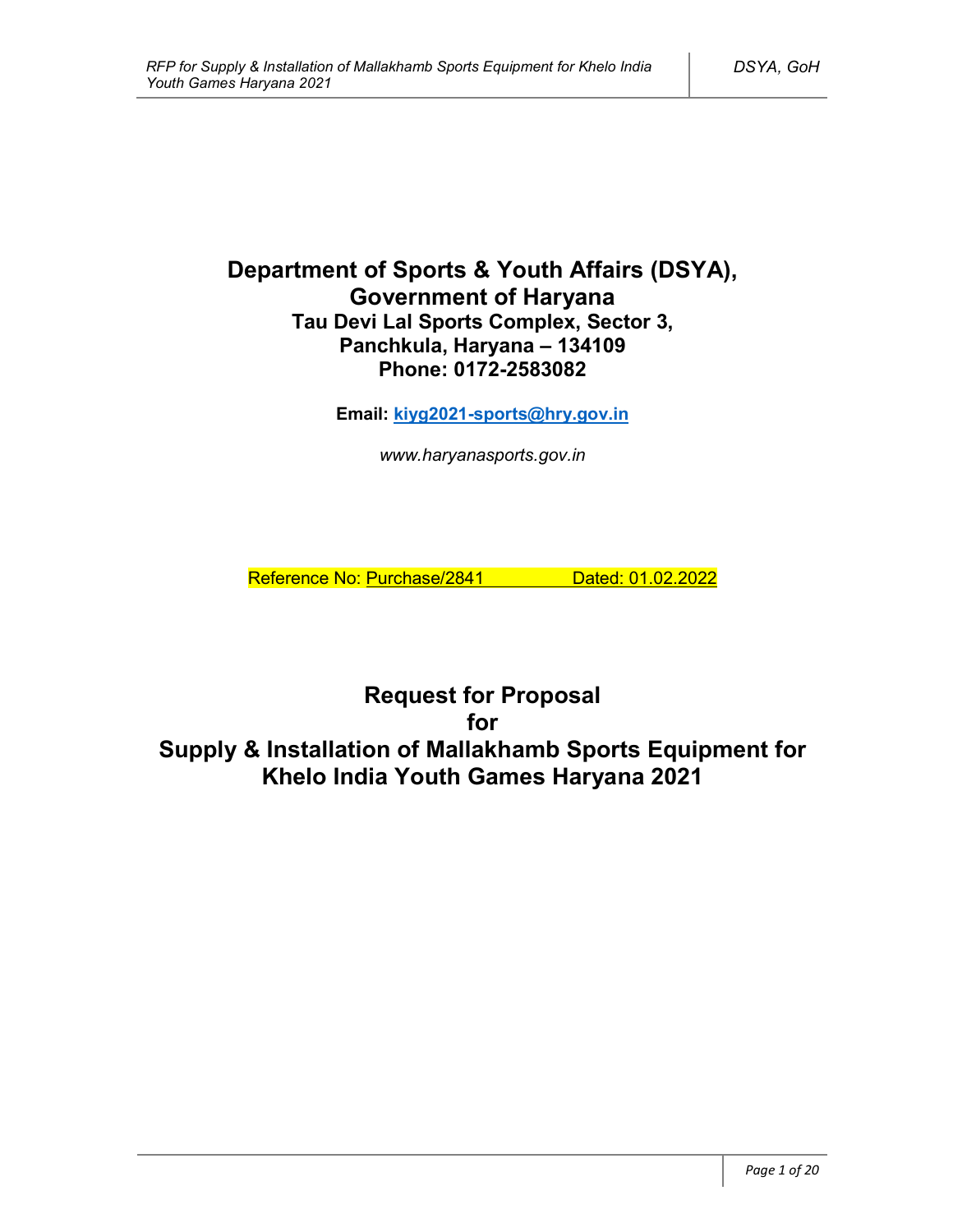**Department of Sports & Youth Affairs (DSYA), Government of Haryana Tau Devi Lal Sports Complex, Sector 3 Panchkula, Haryana – 134109**

> Email: kiyg2021-sports@hry.gov.in www.sportsharyana.gov.in

#### **RFP No.: Purchase/2841. Dated: 01.02.2022**

#### **NOTICE INVITING TENDER (NIT)**

DSYA invites Bids under two bid-basis, i.e. Technical Bid and Financial Bid for *'Supply & Installation of Mallakhamb Sports Equipment for Khelo India Youth Games Haryana 2021'* for Department of Sports & Youth Affairs *(DSYA)*.

The interested bidders should submit their bids online and physical copies of **only technical proposal** to Tau Devi Lal Sports Complex, Sector 3, Department of Sports & Youth Affairs, Govt. of Haryana, Panchkula, Haryana - 134109, on or before 10-02-2022**.**

Bidders have to download the Bid documents from the e-procurement portal i.e. https://etenders.hry.nic.in after registering themselves on portal and submit e-bids after payment of Bid Processing Fee & Bid Document Fee before last date & time of downloading the e-bids online

All Bidders are advised to see Amendments to RFP, if any, before submission of the bids. In case the Bidder does not submit the amended bids/amendments, it shall be presumed that Bidder has seen the amendments/Amended bids and e-bid shall be evaluated accordingly.

In case schedule date of submission / tender opening date are declared as holiday then tender will be submitted/ opened on the very next working day on earlier schedule time.

DSYA reserves the right to cancel the bid at any time or amend/withdraw any of the terms and conditions contained in the Bid Document without assigning any reason thereof.

> **CEO, Khelo India Youth Games Department of Sports & Youth Affairs Haryana**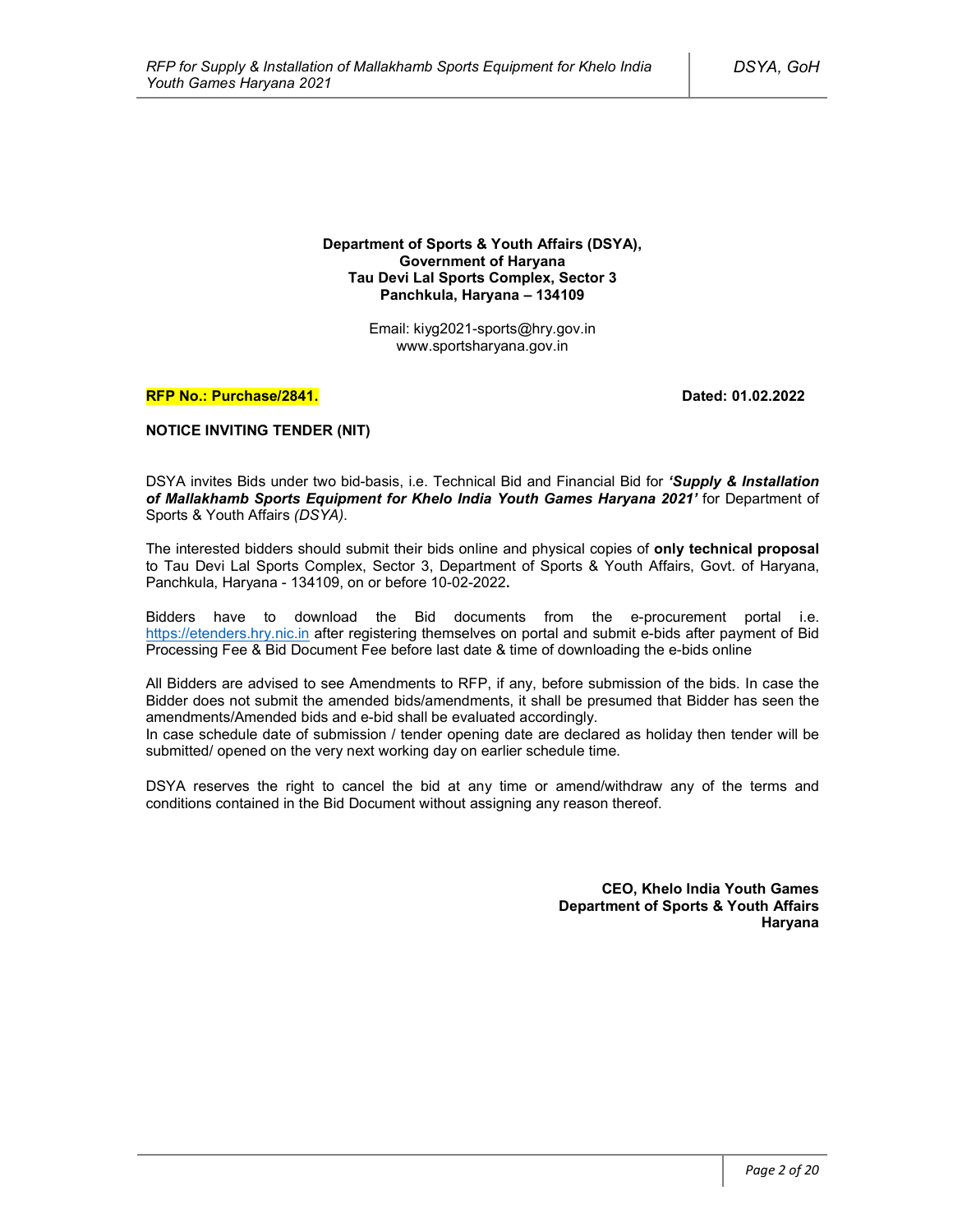### **1. DETAILED NOTICE INVITING E-TENDER**

e-Tender is invited in single stage two cover system i.e. Request for Technical Bid **(online Bid under Technical Envelope and hard copy submission with mentioning Page No)** and Request for Financial Bid (comprising of price bid Proposal under online available Commercial Envelope):

| Sr. No. | <b>Information</b>                                                 | <b>Details</b>                                                                                                                                                                                                                                                                                         |
|---------|--------------------------------------------------------------------|--------------------------------------------------------------------------------------------------------------------------------------------------------------------------------------------------------------------------------------------------------------------------------------------------------|
|         | Description of Goods                                               | Mallakhamb Sports Equipment<br>(Annexure-I)                                                                                                                                                                                                                                                            |
| 2       | EMD (to be deposited online) *                                     | $21,000/-$<br><b>Account Holder Name: Director,</b><br>Department of Sports & Youth Affairs<br><b>Bank Name: State Bank of India</b><br><b>Account No.: 39454876084</b><br><b>IFSC Code: SBIN0050969</b><br><b>MICR No.: 160002173</b><br>Validity period for the EMD will be up to<br>30th June, 2022 |
| 3       | Tender Document Fee*                                               | $3.000/-$                                                                                                                                                                                                                                                                                              |
| 4       | e-Service Fee (to be deposited online)                             | 1.000 + 18% GST                                                                                                                                                                                                                                                                                        |
| 5       | Start Date & Time of Bid Preparation and<br>Submission             | 01.02.2022                                                                                                                                                                                                                                                                                             |
| 6       | Expiry Date & Time of bid for EMD<br>submission                    | 09.02.2022                                                                                                                                                                                                                                                                                             |
| 7       | Last date and time for submission of<br>proposals through e-Tender | 10.02.2022                                                                                                                                                                                                                                                                                             |

**Note: For relaxation of Tender Fee & EMD** Please refer "Haryana State Public Procurement Policy for MSME -2016" notified vide G.O.No.2/2/2016-4IBII (1) dated 20-10-2016 and for Startups/first generation Entrepreneurs as notified vide G.O. No.2/2/2016-4IB-II dated 03.01.2019.

# **2. DATA SHEET**

| Sr. No.        | <b>Activity Description</b>                                                                                  | <b>Details</b>                                                                                                                    |
|----------------|--------------------------------------------------------------------------------------------------------------|-----------------------------------------------------------------------------------------------------------------------------------|
| 1              | RFP No. and Date of Availability of RFP                                                                      | RFP No.: Purchase/2841<br>Date: 01.02.2022                                                                                        |
| $\overline{2}$ | Proposal Due Date                                                                                            | 10.02.2022                                                                                                                        |
| 3              | Technical Proposal Opening Date and<br>submission of hard copy of technical<br>proposal with proper binding. | 11.02.2022, 10.00 Hrs                                                                                                             |
| 4              | <b>Financial Proposal Opening</b>                                                                            | To be communicated later                                                                                                          |
| 5              | Letter of Award (LOA)                                                                                        | To be communicated later                                                                                                          |
| 6              | Office Address - Venue for opening and<br>evaluation of Bids                                                 | Department of Sports & Youth Affairs<br>Govt. of Haryana<br>Tau Devi Lal Sports Complex, Sector 3,<br>Panchkula, Haryana - 134109 |
| 7              | <b>Contact Details</b>                                                                                       | Contact Person:<br>Mr. Rajesh Kumar, Superintendent<br>Email id: kiyg2021-sports@hry.gov.in<br>Mobile No: +91 7717307781          |
| 8              | <b>Tender Documents on Website</b>                                                                           | URL for e-tender<br>https://etenders.hry.nic.in/nicgep/app<br>http://www.haryanasports.gov.in/                                    |
| 9              | Method of Selection                                                                                          | Pre-Qualification & L1                                                                                                            |
| 10             | <b>Bid Validity Period</b>                                                                                   | 90 days                                                                                                                           |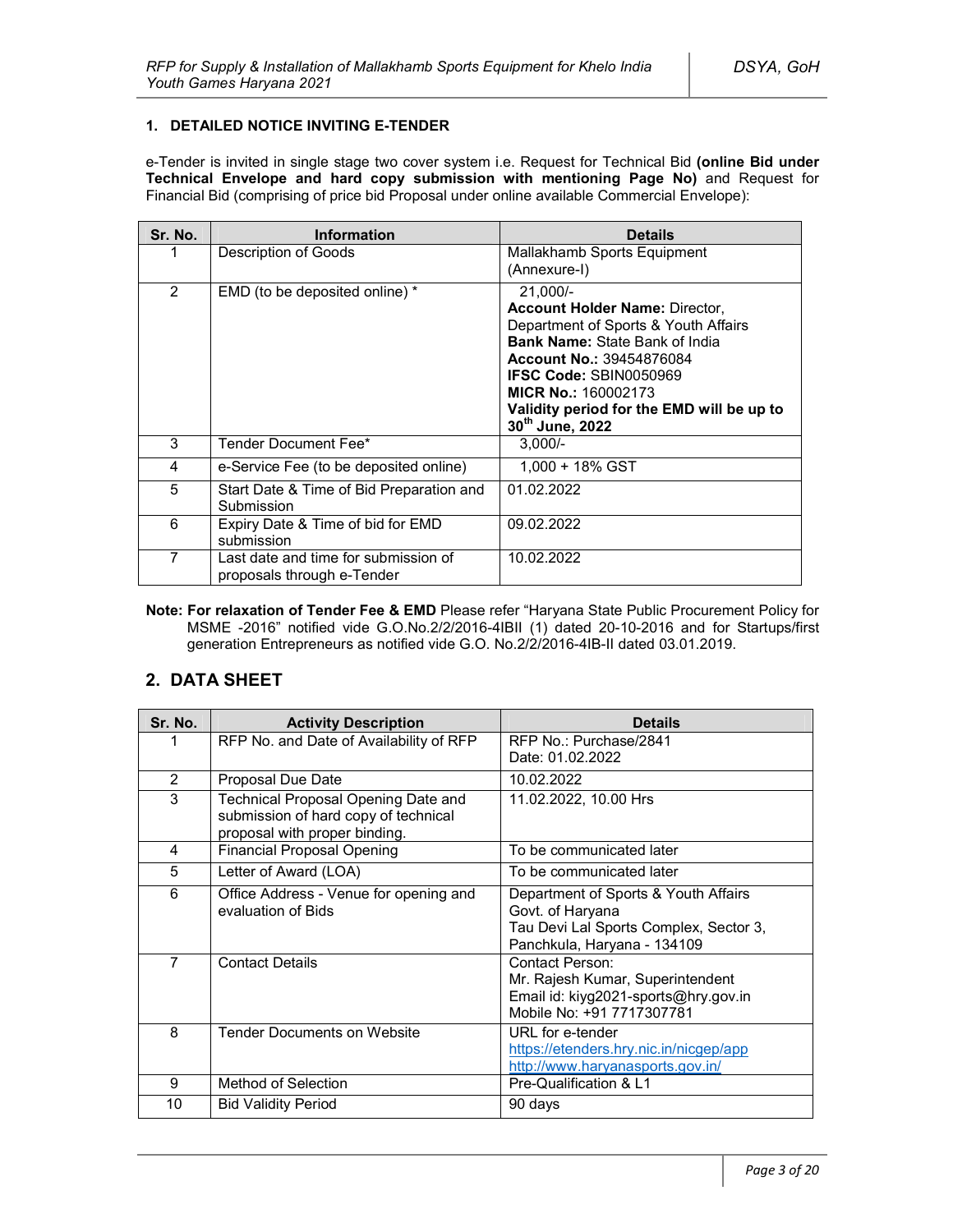# **A. Information to Bidders:**

### **1. Instructions to bidder on Electronic Tendering System.**

Registration of bidders on e-Procurement Portal**,** Information about Digital Certificate, Instructions about Online Payment of Tender Document fee/e-Service Fee/Earnest Money, Important Instructions & Help manual for online bidding and other General issues option available on Home page of NIC e-procurement portal i.e https://etenders.hry.nic.in.

In case bidders need any clarifications or if training required to participate in online tenders they can contact office Timings of Help-desk support & Contract Details: -

The detail may be seen under "Contract US" option available on Home Page of NIC e-Procurement portal i.e https://etenders.hry.nic.in.

For support related to Haryana Tenders in addition to Helpdesk: -

In addition, for support related to Haryana Tenders in addition to helpdesk you may also contact to following: -

E - mail: eproc.nichry@yahoo.com Desk: 0172-2700275

**2.** Date and Time of making payment of tender fee, earnest money deposit (EMD) and eservice fee is as under:

|   | A Online submission of EMD, Tender fee & |  |
|---|------------------------------------------|--|
|   | e-Service Fee Option-1: Through Net      |  |
|   | <b>Banking and Debit card</b>            |  |
| в | Online submission of EMD                 |  |
|   | Option-2: Through RTGS/ NEFT-            |  |
|   | (In case of above, the bidder has to     |  |
|   | pay Tender fee & e-Service fee           |  |
|   | Through Net Banking and Debit card       |  |
|   | as per the given date & time schedule)   |  |

- **3.** As the Bids are to be submitted online and are required to be encrypted and digitally signed, the Bidders are advised to obtain Digital Signature Certificate (DSC) at the earliest. For obtaining Digital Certificate, the Bidders should visit NIC portal https://etenders.hry.nic.in/nicgep/app?page=DSCInfo&service=page
- **4.** The Bidders shall have to pay for the Tender Documents Fee, EMD Fees & e-Service Fee online by using the service of secure electronic payment gateway. The secure electronic payments gateway is an online interface between bidders and online payment authorization networks.
- **5.** The bidders must have Net Banking account in order to pay Tender Document Fee and e-Service Fee.
- **6. Payment of Tender Fee: -** The payment for the Tender Document Fee shall be made by the interested bidder online directly through Net Banking with the available Banks at e- GRAS e-Payment Gateway.
- **7. Payment of e-Service Fee: -** E-Service Fee payment shall be made separately by the interested bidders/ contractors online directly through Net Banking Account.
- **8. Payment of EMD: -** The payment of EMD can be made through Net Banking or RTGS/ NEFT as per details at Para-2 above. In this regard please refer to "Instructions to bidder on Electronic Tendering System.
- **9.** Intending bidders will be mandatorily required to sign-up online (create user account) on the website https://etenders.hry.nic.in to be eligible to participate in the e-Tender. In case the intended bidder fails to pay EMD fee under the stipulated time frame, he/she shall not be allowed to submit his/ her bids for the respective event/Tenders.
- **10.** In case of payment of EMD through RTGS/ NEFT, the interested bidders must remit the funds at least on or before **09.02.2022** and make payment via RTGS/NEFT to the beneficiary account number specified under the online generated challan. The intended bidder/ Agency thereafter will be able to successfully verify their payment online, and submit their bids on or before the expiry date & time of the respective events/ Tenders at https://etenders.hry.nic.in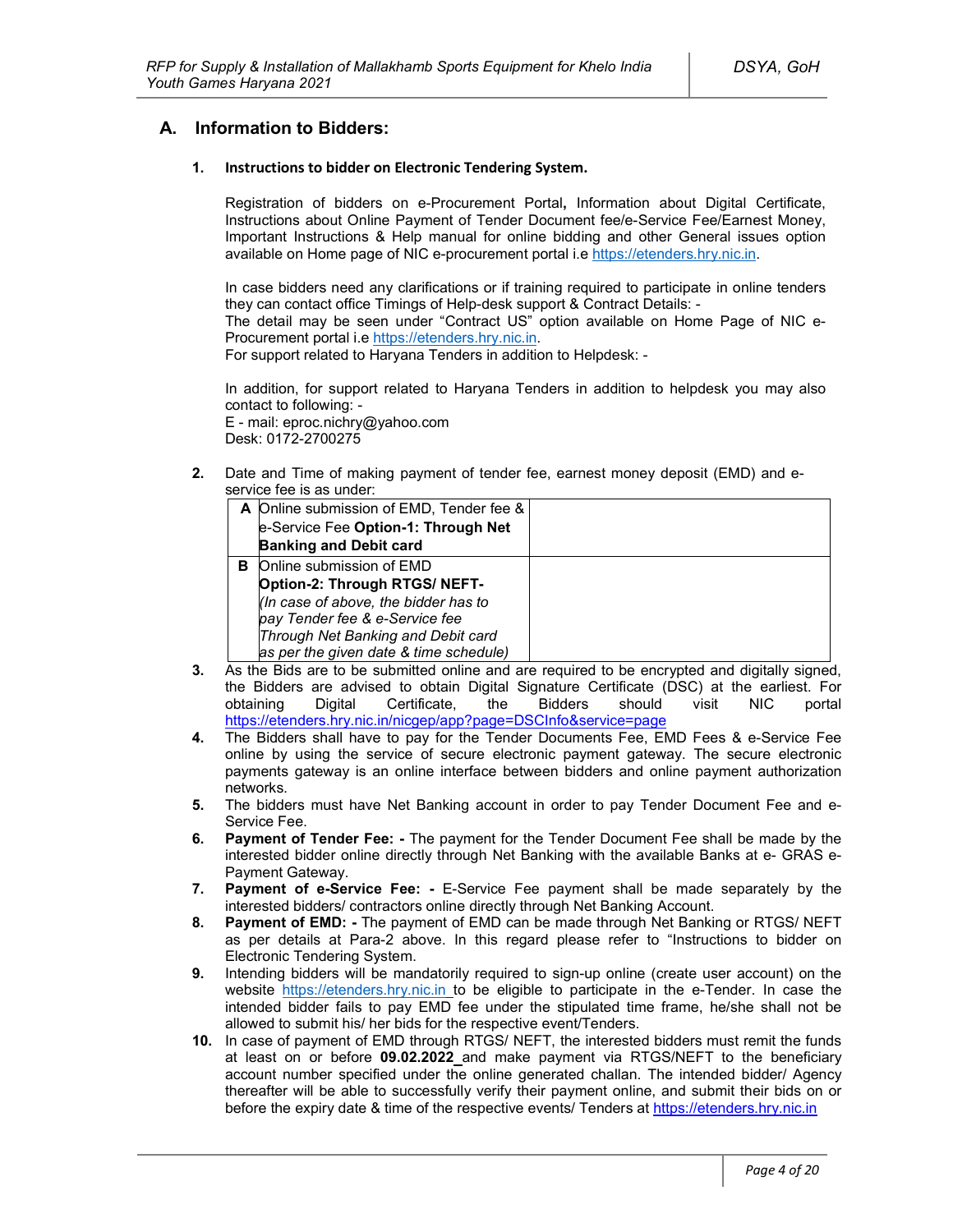- **11.** However, the details of the EMD, Tender document Fee & E Service Fee are required to be filled/ provided at the time of online Bid Preparation.
- **12.** Online Technical Envelope—Reference details of the Earnest Money Deposit, Tender Document Fee & e - Service Fee instrument and scanned copies of supporting documents and QR/technical criteria with proper index and page numbering on all the documents have to be provided as per **Annexure-A** of this document.
- **13.** If the tenders are cancelled or recalled on any grounds, the Tender Document Fee and e-Service Fee will not be refunded to the bidder.
- **14.** If any queries related to this RFP, Bidders can submit their queries only through the official email id kiyg2021-sports@hry.gov.in before 5.00PM on working days.

# **B. Brief Description of Procuring Sports Equipment / items:**

| Sr. No   Description                                    | Quantity | Place of Delivery                                            |
|---------------------------------------------------------|----------|--------------------------------------------------------------|
| Supply & installation of<br>Mallakhamb Sports Equipment | 8 Items  | Tau Devi Lal Sports Complex,<br>Sector-3, Panchkula, Haryana |

The detailed technical specifications/description of the above items are available at **Annexure-I** of this document. **Only mentioned brand will be acceptable.**

# **C. Specific Terms & Condition/ Eligibility Criteria related to above items: -**

| 1.             | The Bidder must be a Single Business Entity for the<br>purpose of this Invitation for RFP Document, a business<br>entity shall mean a company registered in India under<br>the Companies ACT, 1956 or 2013 or a partnership firm<br>registered under The Limited Liability Partnership Act,<br>2008 or The Indian Partnership Act 1932.<br><b>JV/Consortium not Allowed.</b>                                                | Certificate<br>Registration<br>of<br>Incorporation(s).                                                                                               |
|----------------|-----------------------------------------------------------------------------------------------------------------------------------------------------------------------------------------------------------------------------------------------------------------------------------------------------------------------------------------------------------------------------------------------------------------------------|------------------------------------------------------------------------------------------------------------------------------------------------------|
| 2 <sub>1</sub> | Average annual turnover of the Bidder in the last 3<br>years i.e. 2017-18, 2018-19 and 2019-20 must be at<br>01 Crore from sale of sports equipment/items &<br>least<br>Sports Apparel.                                                                                                                                                                                                                                     | Audited<br>Financial<br>Statements/Certificate<br>from<br>be<br>statutory<br>Auditor<br>should<br>submitted as per the enclosed<br>Annexure-'E'.     |
| 3.             | <b>The</b><br><b>Bidder</b><br>must<br>have<br>relevant<br>experience<br>in.<br>undertaking any three (03) similar* assignments in the<br>last seven (07) years (International/National level).<br>Note: *Supply and installation of sports equipment for<br>Central Government/State Government/ National Sports<br>Federation / State Sports Federation.                                                                  | Work Order/ Client Certificate/<br>Certificate<br>Completion<br>(Please)<br>provide a list of assignments<br>before attaching relevant evidence.     |
| 4.             | The Bidder should be in the business of sale of Sports<br>Equipment as Original equipment manufacturer (OEM)<br>for at least 05 Years as on March 31 <sup>st</sup> , 2021.<br>ΟR<br>In case the Bidder is not a manufacturer (OEM) then the<br>bidder should be an authorized supplier / dealer of the<br>manufacturer and in business of supplying sports<br>equipment for more than one (01) year as on March<br>31,2021. | Proof of OEM / Authorisation<br>Certificate<br>clearly<br>specified)<br>(with<br>period<br>should be submitted as per the<br>enclosed Annexure- 'C'. |
| 5.             | The equipment should be supplied to Tau Devi Lal sports complex, Sector-3, Panchkula,                                                                                                                                                                                                                                                                                                                                       |                                                                                                                                                      |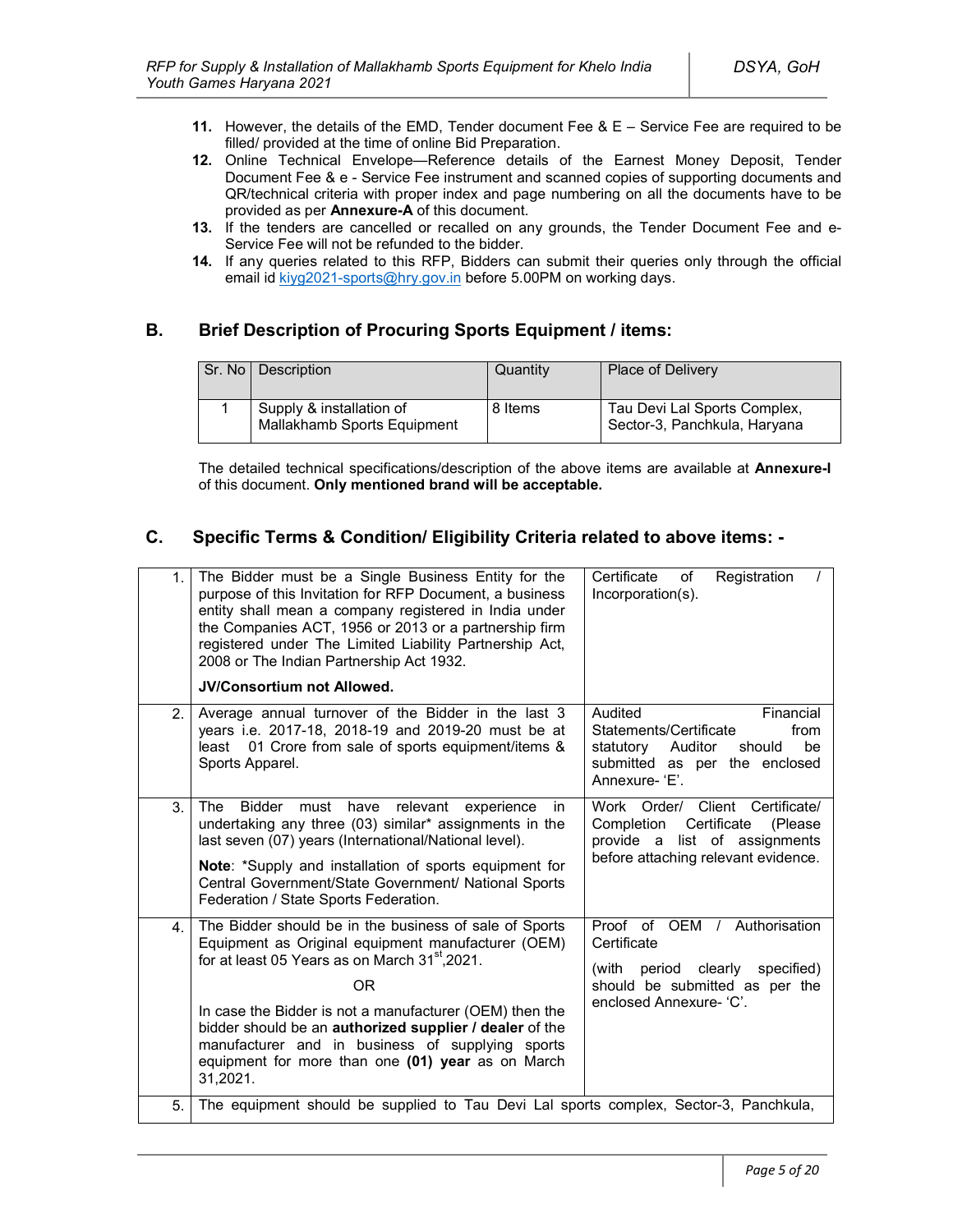|     | Haryana.                                                                                                                                                                                                                                                                                                                                                                                                                                                                                                                                                                  |  |  |  |  |
|-----|---------------------------------------------------------------------------------------------------------------------------------------------------------------------------------------------------------------------------------------------------------------------------------------------------------------------------------------------------------------------------------------------------------------------------------------------------------------------------------------------------------------------------------------------------------------------------|--|--|--|--|
| 6.  | The suppliers are required to submit the detail of sports equipment/items as per Annexure-II.<br>The intending supplier shall also have to mention, the detailed specifications, name of<br>manufacturer/make, model of the article and has to enclose the catalogue in PDF format with<br>image/ pictures of the material offered, for which the rates are quoted as per the below format.                                                                                                                                                                               |  |  |  |  |
|     | Item No                                                                                                                                                                                                                                                                                                                                                                                                                                                                                                                                                                   |  |  |  |  |
|     | Name of the Item                                                                                                                                                                                                                                                                                                                                                                                                                                                                                                                                                          |  |  |  |  |
|     | Offered Make & Model                                                                                                                                                                                                                                                                                                                                                                                                                                                                                                                                                      |  |  |  |  |
|     | Specification<br>Compliance<br><b>NIT</b><br>as<br>per<br>(Yes/No)                                                                                                                                                                                                                                                                                                                                                                                                                                                                                                        |  |  |  |  |
|     | Offered item with Original Images                                                                                                                                                                                                                                                                                                                                                                                                                                                                                                                                         |  |  |  |  |
|     | Above format should be proper in one page for each item. The photocopies/ Xerox /fax of<br>these documents will not be considered. In absence of the above original documents, the<br>item(s) offered will not be considered. The preference will be given to the items bearing ISI/ISO<br>/quality control make for the sports material & goods.                                                                                                                                                                                                                         |  |  |  |  |
|     | In case of doubt in material, supplied by the firm/bidder, the expenditure incurred on getting the<br>material tested will be borne by the bidder. If, even after approval, information / facts submitted<br>by the bidder are found misleading / incorrect etc., DSYAGOH reserves the right to reject the<br>tender for the current / future supply or may impose penalties as deemed fit. Non-compliance<br>of any of the terms & conditions of the tender will also warrant above penalties.                                                                           |  |  |  |  |
| 7.  | The intending supplier should quote the rates inclusive of all expenses, charges, taxes, duties,<br>transportation, packing and forwarding, insurance etc. inclusive of all applicable taxes and<br>freight charges for Tau Devi Lal sports complex, Sector-3, Panchkula, Haryana. Rate quoted<br>shall also include Supply, Installation, and Commissioning & On-site training for operation of<br>equipment. The financial must be submitted in the bidder's letter head with seal and sign.                                                                            |  |  |  |  |
| 8.  | The minimum warranty/guarantee period shall be of two (2) years for equipment/ items. Not<br>applicable for the Items which are subject to non-warranty. However, DSYA will verify whether<br>the quoted equipment's/items are falling under warranty or non-warranty. Decision of the<br>DSYA will be final in this regard. Any period over and above the minimum period mentioned<br>shall also be accepted.                                                                                                                                                            |  |  |  |  |
| 9.  | For imported equipment if supplied directly from foreign): The custom clearance,<br>transportation, insurance etc. of the equipment from the port of entry in the country to the<br>consignee's place shall be sole responsibility of the supplier and its agent. These are to be<br>shown separately in the price bid. However, for custom duty exemption wherever applicable for<br>import of sports equipment/goods KIYG, 2021 secretariat will apply to the appropriate<br>authority. The seller and his agent should liaison the claim for exemption of Custom Duty. |  |  |  |  |
| 10. | Technical specification of the sports equipment used in competitions should be as per rule of<br>the International / National Federation/Association of concerned disciplines.                                                                                                                                                                                                                                                                                                                                                                                            |  |  |  |  |
| 111 | DSYAGOH will be legally competent to cancel the supply order and also to take any other<br>action against the supplier including imposing any penalty during or till the final execution of<br>the supply, in case the supplier is ever found to have committed any fraud against DSYAGOH<br>in supplying the material or indulged in any other malpractices thereof causing any financial<br>losses during contract period.                                                                                                                                              |  |  |  |  |
|     | 12. The bidders will give a self-attested declaration on Rs 100/- stamp paper that the quality and<br>brand of sports equipment used in competitions and quoted in the tender are correct and as<br>per rule of International/National/Associations of concerned disciplines. In case of any defect,<br>DSYAGOH may impose penalty as deemed fit and will have the right to make recovery from<br>security or any pending bills or and take any legal action as deemed fit.                                                                                               |  |  |  |  |
| 13. | The Bidder must submit information with supporting documents as specified in Annexure III.                                                                                                                                                                                                                                                                                                                                                                                                                                                                                |  |  |  |  |
|     | 14. DSYAGOH considering, past performance of the tenderer, reserves the right to reject any                                                                                                                                                                                                                                                                                                                                                                                                                                                                               |  |  |  |  |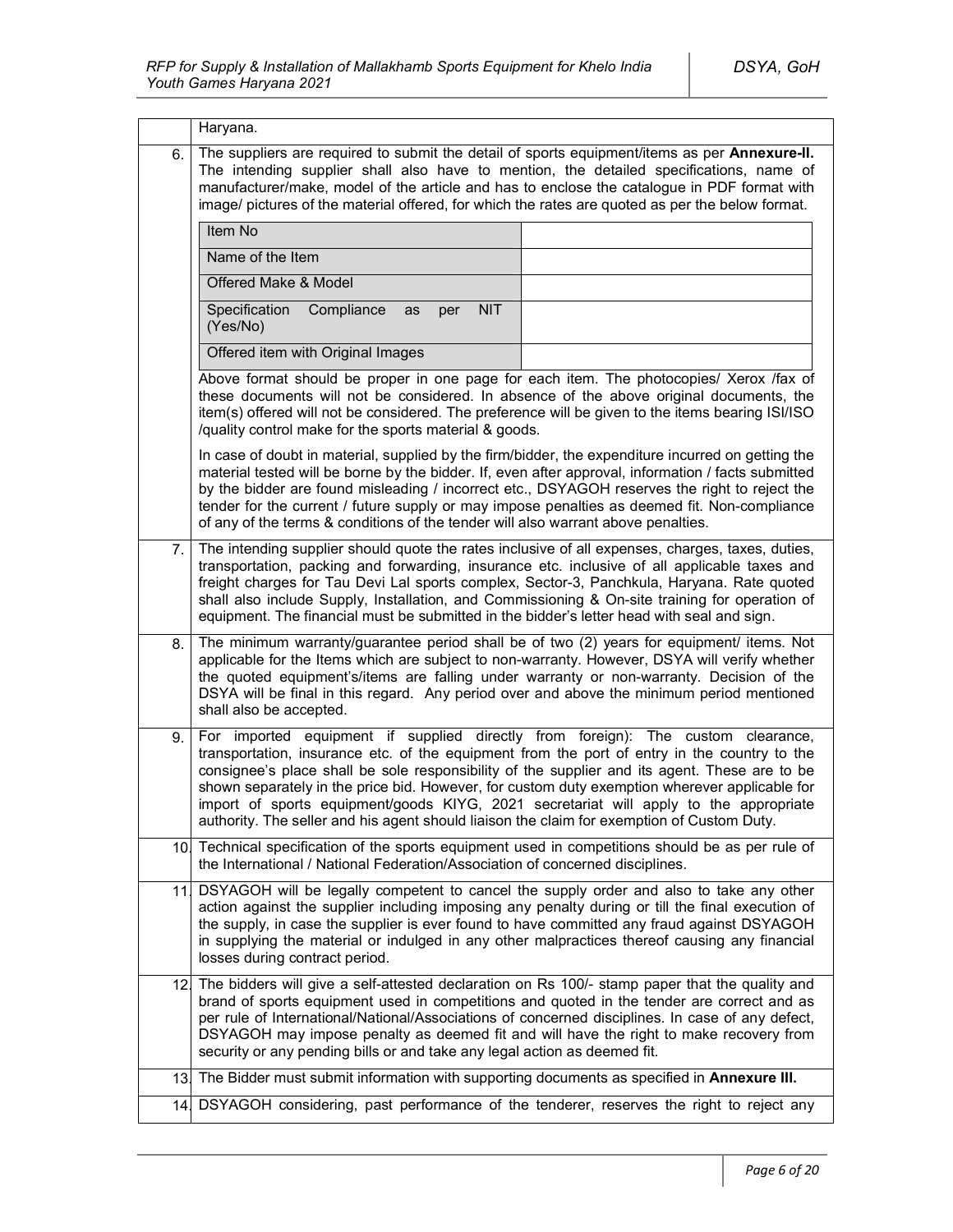|                 | tender.                                                                                                                                                                                                                                                                                                                                                                                                                                                                                                                                                                                                                                                                                                                                                                                                                                                                                                                                                      |  |  |
|-----------------|--------------------------------------------------------------------------------------------------------------------------------------------------------------------------------------------------------------------------------------------------------------------------------------------------------------------------------------------------------------------------------------------------------------------------------------------------------------------------------------------------------------------------------------------------------------------------------------------------------------------------------------------------------------------------------------------------------------------------------------------------------------------------------------------------------------------------------------------------------------------------------------------------------------------------------------------------------------|--|--|
| 15.             | In case, any dispute arises in regard to the tender, the decision of the DSYAGOH will be final<br>and binding.                                                                                                                                                                                                                                                                                                                                                                                                                                                                                                                                                                                                                                                                                                                                                                                                                                               |  |  |
| 16.             | In case of litigation, the courts at Panchkula only will have jurisdiction for deciding case<br>according to Indian law in force.                                                                                                                                                                                                                                                                                                                                                                                                                                                                                                                                                                                                                                                                                                                                                                                                                            |  |  |
| 17.             | The technical bids will be opened first and financial bids of only those bidders shall be opened<br>whose Technical bids are accepted by the competent authority.                                                                                                                                                                                                                                                                                                                                                                                                                                                                                                                                                                                                                                                                                                                                                                                            |  |  |
| 18 <sub>1</sub> | It must be noted that this is just an enquiry and does not amount to any commitment on the<br>part of DSYAGOH to order any products offered. The decision of DSYAGOH in this regard<br>would be final and be entirely, at its discretion.                                                                                                                                                                                                                                                                                                                                                                                                                                                                                                                                                                                                                                                                                                                    |  |  |
| 19.             | The supplier shall not dispatch the ordered material after expiry of the delivery period. The<br>supplier shall apply to DSYAGOH for extension of delivery period and obtain approval before<br>dispatch. In case the supplier dispatches the goods late, without obtaining an approval for<br>extension, it would be doing so at its own risk and no claim for payment for such supply and /<br>or any other expense related to such supply shall lie against DSYAGOH.                                                                                                                                                                                                                                                                                                                                                                                                                                                                                      |  |  |
| 20.             | The supplies received, if not found as per specification of tendered items, are liable to be<br>rejected                                                                                                                                                                                                                                                                                                                                                                                                                                                                                                                                                                                                                                                                                                                                                                                                                                                     |  |  |
| 21              | Supply will be made in full quantity within the stipulated time and at place indicated in the<br>supply order.                                                                                                                                                                                                                                                                                                                                                                                                                                                                                                                                                                                                                                                                                                                                                                                                                                               |  |  |
|                 | 22 Software up-gradation, if any, during the Guarantee/Warranty shall be provided by the Supplier<br>free of cost.                                                                                                                                                                                                                                                                                                                                                                                                                                                                                                                                                                                                                                                                                                                                                                                                                                           |  |  |
| <b>23</b>       | Delivery period: - The delivery of the store is required in full quantity within 21 days from the<br>date of issue of supply order.                                                                                                                                                                                                                                                                                                                                                                                                                                                                                                                                                                                                                                                                                                                                                                                                                          |  |  |
| 24.             | <b>Payments terms:</b> - One hundred percent (100%) payment of the contract price subject to<br>recoveries / liquidated damages/shortages etc., if any, shall be paid on receipt and inspection of<br>goods in good condition (including installation & commissioning) and upon submission of the<br>following documents:<br>Suppliers certificate that the amount shown in the invoice are correct in terms of the<br>i.<br>contract and that all terms and conditions of the contract have been complied with;<br>Four copies of Supplier's invoice showing contract number, goods description, quantity,<br>ii.<br>unit price and total amount;<br>Acceptance Certificate, in original issued by the authorized representative of the<br>iii.<br>consignee;<br>Two copies of Packing list identifying contents of each lot;<br>iv.<br>Insurance certificate;<br>V.<br>Warranty Certificate (Wherever Applicable)<br>vi.<br>vii.<br>Certificate of origin. |  |  |

**Note**: The format of the Technical Bid/ Index for the Technical Bid Documents will be as per **Annexure-A** of this document and the bidders are requested to upload their Technical Bids on the Portal with index as provided in **Annexure-A.**

**In case of non-submission of required Eligibility Documents as at Annexure-A, the bid of the firm will not be considered and no further chance will be given for the submission of these documents. However, clarification, if any, of already submitted documents maybe obtained in case required as per the rules.**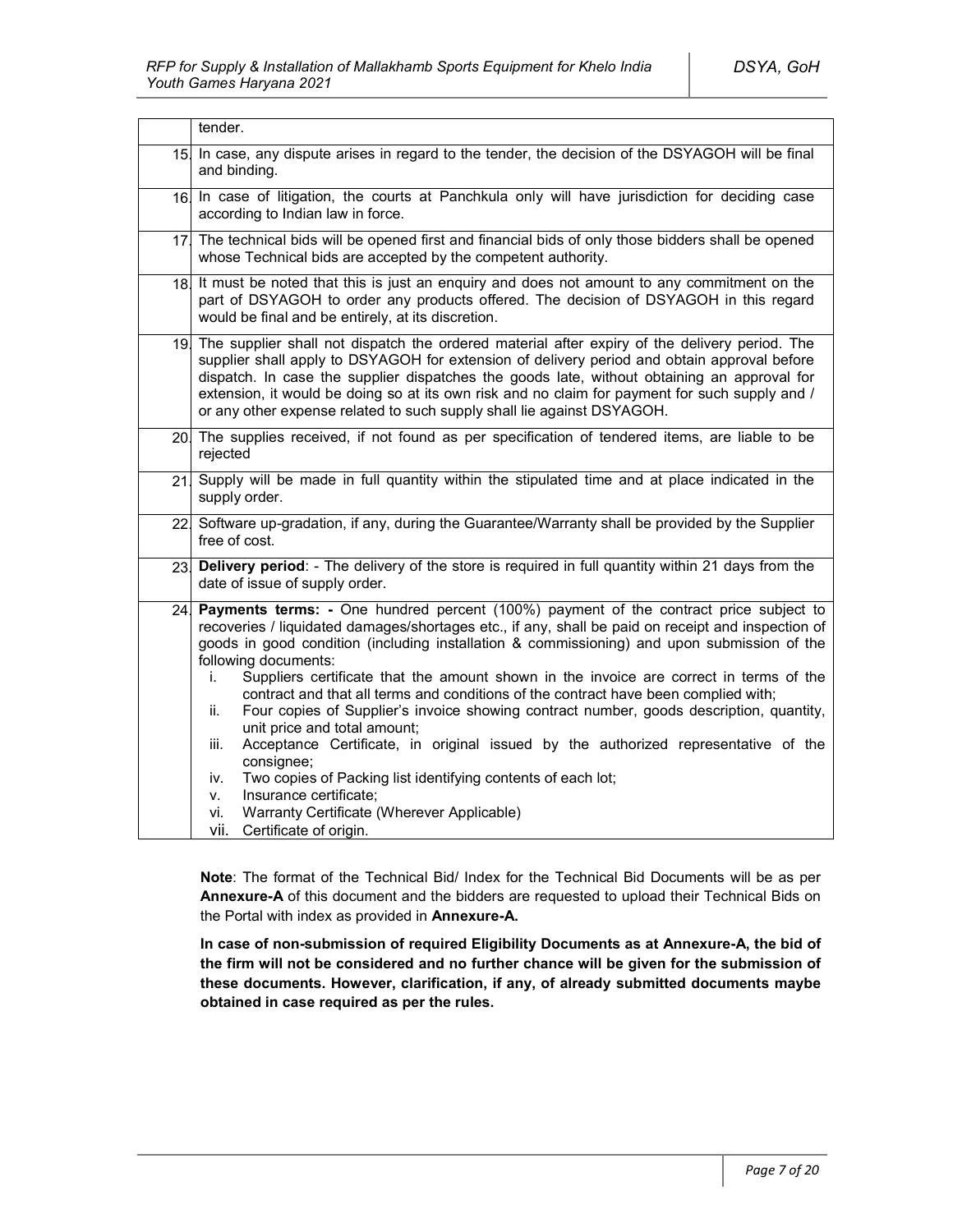**D. Standard Terms and Conditions** (wherever applicable these terms & conditions will overrule the specific terms and conditions as at Para 'C' above): -

### **1. EMD: -**

The firms are required to deposit Earnest Money as indicated above failing which the tenders are liable to be rejected. Manufacturing Micro & Small Enterprises (MSEs) of the State, Startups/ First Generation Entrepreneurs of the State, Central or Haryana Public Sector Enterprises and "approved sources" as declared by the Industries Department, Haryana, are exempt from the deposit of EMD.

### **2. Performance Security:**

The successful Tenderer/Bidder shall be required to deposit Performance Security Deposit within 14 days of issuance of LOA as under: -

| Sr.            | <b>Type of Firm/Enterprises</b>                                   | <b>Value of Performance Security</b>                                              |
|----------------|-------------------------------------------------------------------|-----------------------------------------------------------------------------------|
| No.            |                                                                   | <b>Deposit</b>                                                                    |
| 11             | Haryana based firms: -                                            |                                                                                   |
|                | Haryana Based Micro and<br>(i)<br><b>Small Enterprises (MSEs)</b> | (i) $@0.2\%$ of the value of contract                                             |
|                | (ii) Haryana based other firms /<br>enterprises                   | (ii) @2% of the value of contract                                                 |
| $\overline{2}$ | Other States/ UTs based firms                                     | @ 3% of the value of contract                                                     |
|                |                                                                   | # Haryana based MSEs will be eligible for performance security deposit @ 0.2% who |

*have filed SSI Certificate/EM Part-II/Udyog Aadhaar Memorandum (UAM)/Udyam Registration in Haryana and who participate directly in the tendered/quoted items and offering to supply the entire* Work/Supply Order by their enterprise*.*

The conditions governing the above may kindly be seen in the notification dated 14.12.2020.

The performance security in excess of the EMD already deposited can be submitted in the shape of Demand Draft/Call Deposit Receipt/Banker's Cheque or in the shape of equivalent Bank Guarantee of any scheduled bank with branch in Panchkula. The performance security shall be returned after the successful completion of the warranty period.

In case of Bank Guarantee, the successful bidder shall furnish the performance security for the required amount (as per the above table) valid up to 180 days beyond the warranty period and further revalidating till the warranty in case of replacement during warranty period.

#### **3. Price Fall Clause:**

Price Fall Clause is that the price quoted in the tender/quotation or approved in the Rate Contract for the stores shall not exceed in any way the lowest price at which the tenderer quote for the supply the stores of identical description to Central / State Government Institutions/Undertakings/any other person during the delivery period/currency period of the rate contract. If, at any time during the delivery period/currency period, the successful tenderer reduces the rates/sale price of the quoted stores to any person at the price lower than the price chargeable under the supply order/ rate contract, the tenderers should forthwith notify such reduction and inform this office and the price payable under the supply order/contract for the stores supplied after the date of coming into force of such reduction of the rates shall stand correspondingly reduced to that level. The successful tenderers shall promptly notify the reduction of rates to this office as well as to the concerned Indenting Officer/ Consignees. The tenderer shall also give a certificate on their bills that the rates charged by them are not in any way higher to those quoted by them to the Central and other State Government etc., during the corresponding period. The Indenting Officer shall be required to ensure that requisite certificate is given by the concerned firm on the bills before releasing their payments.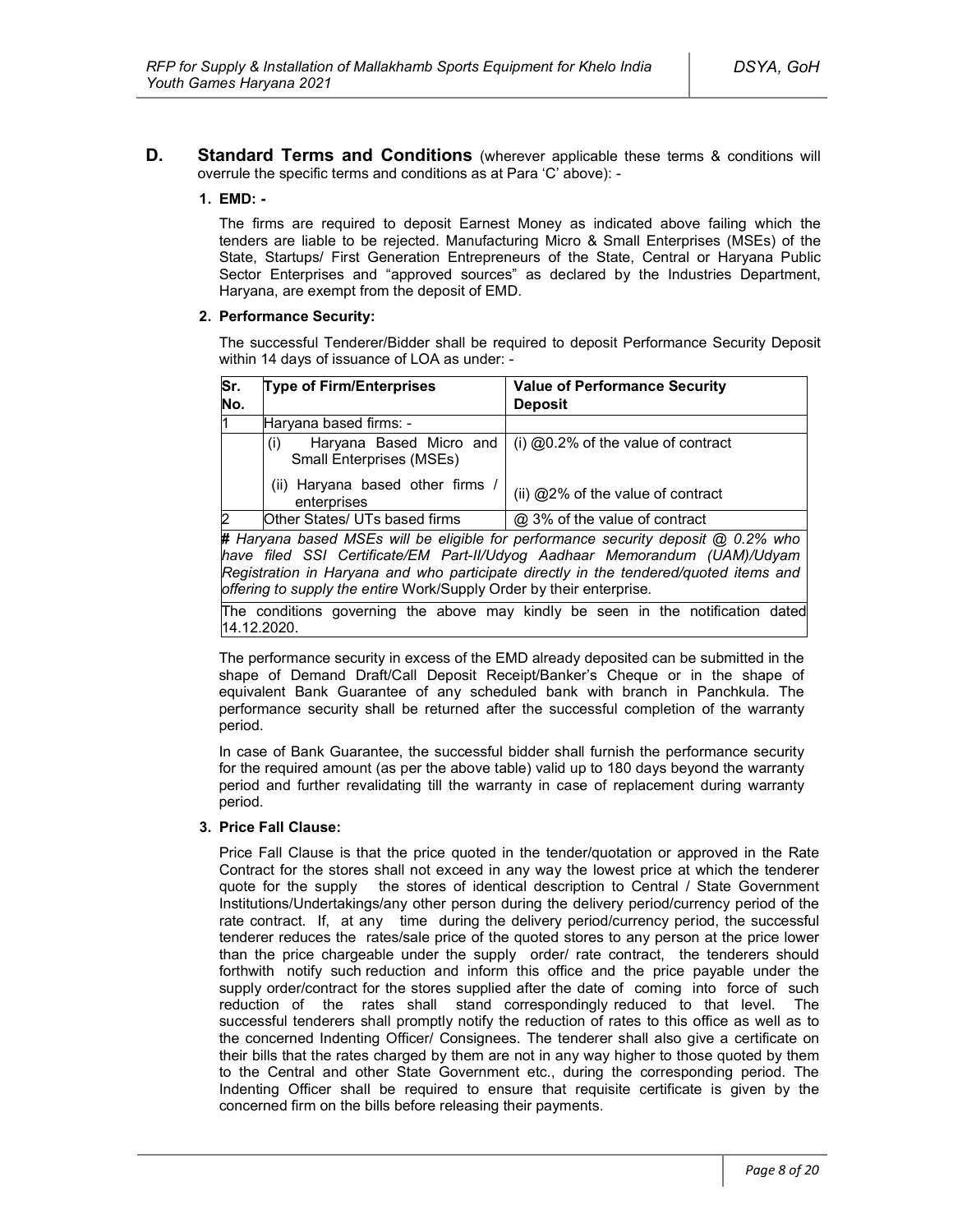- **4. Penalty to firm on Delay in delivery:** Should the contractor fail to deliver or dispatch any consignment within the period prescribed for such delivery or dispatch stipulated in the supply order, the delayed consignment will be subject to 2% penalty per consignment per month recoverable on the value of the stores supplied.
- **5.** The bidders are required to quote the basic rates, the delivery/ transportation costs/ applicable GST and duties etc., and the place of billing for the supply of stores clearly and separately. The bidders are required to intimate the place of billing.

### **6. Penalty Clause for Department/ Govt. Agencies for delay in Payment**

Delay in payments to the suppliers beyond the stipulated credit period indicated in the supply order, unless supported by cogent reasons and approved by a higher authority, will attract penal interest on the defaulting amount @ Rs. 25/- per rupees one lakh per day of delay beyond the stipulated credit period.

### **7. Negotiation of Rates**

Regarding negotiations of rates, policy issued by the State Government vide G.O. No.2/2/2010-4-IB-II dated 18.06.2013, G.O. No.2/2/2010-4-IB-II dated 16.06.2014, G.O. No.2/2/2010-4-IB-II dated 09.02.2015 will be applicable.

### **8. Concession to MSMEs of State:**

The State Government has notified "Haryana State Public Procurement Policy for MSME - 2016" which will be applicable in respect of concessions to Haryana based MSMEs and KVIs. For claiming the relevant concession/s like Tender Fee, Earnest Money Deposit (EMD), Turnover, Exemption in respect of Past Performance & Experience, Purchase Preference and Performance Security, the bidders are required to submit the documentary proof from Government authorities showing that they come under Haryana based manufacturing MSME/KVI units as the case may be e.g. **\***Entrepreneurs Memoranda in Haryana in bidder's name and further subject to fulfilment of eligibility criteria as provided in the said Policy of 2016.

**\*Note:-** To claim the concessions/benefits under the above policy, the bidder is required to submit SSI Certificate/Manufacturing Entrepreneurs Memorandum (part-II) issued by the Industries Department Haryana in respect of the quoted item / Udhyog Aadhaar Memorandum (UAM)/Udhyam Registration of Haryana based manufacturing enterprises in respect of the quoted item *(Ref. Industries & Commerce Department Haryana Memo No.TS/DS&D/11389-A Dated 03.07.2018)* and further subject to fulfilment of eligibility criteria as provided in the said Policy of 2016 and amendments from time to time

### **9. Concession/benefits to Startups/First Generation Entrepreneurs of State:**

The State Government has notified "Concession/benefits in Public Procurement to Startups/First Generation Entrepreneurs of State" which will be applicable in respect of concessions to Startups/First Generation Entrepreneurs of State. For claiming the relevant concession/s like Tender Fee, Earnest Money Deposit (EMD), Turnover, Exemption in respect of Past Performance & Experience, Purchase Preference and Performance Security, the bidders are required to submit the documentary proof as per the said policy.

**10.** In case of evidence of cartel formation by the bidder(s), the EMD is liable to be forfeited along with other actions as are permissible to Government like filing complaints with the Competition Commission of India and/ or other appropriate forums.

#### **11. Purchase Preferences for approved Sources**

The DSYA Haryana, reserves the right to allow purchase preference to the approved sources, including Central or Haryana State Public Sector Undertakings/Enterprises, provided that such approved source takes part in the bidding process and the quoted prices of the approved source is within 10% of the lowest acceptable price, other things being equal. However, such purchase preference would be available to the approved source only at the lowest acceptable price.

**12. Preference to Make in India: -** The public procurement in the State in reference to "Preference to make in India" shall be governed by Govt. Order No.02/08/2020-4IB-II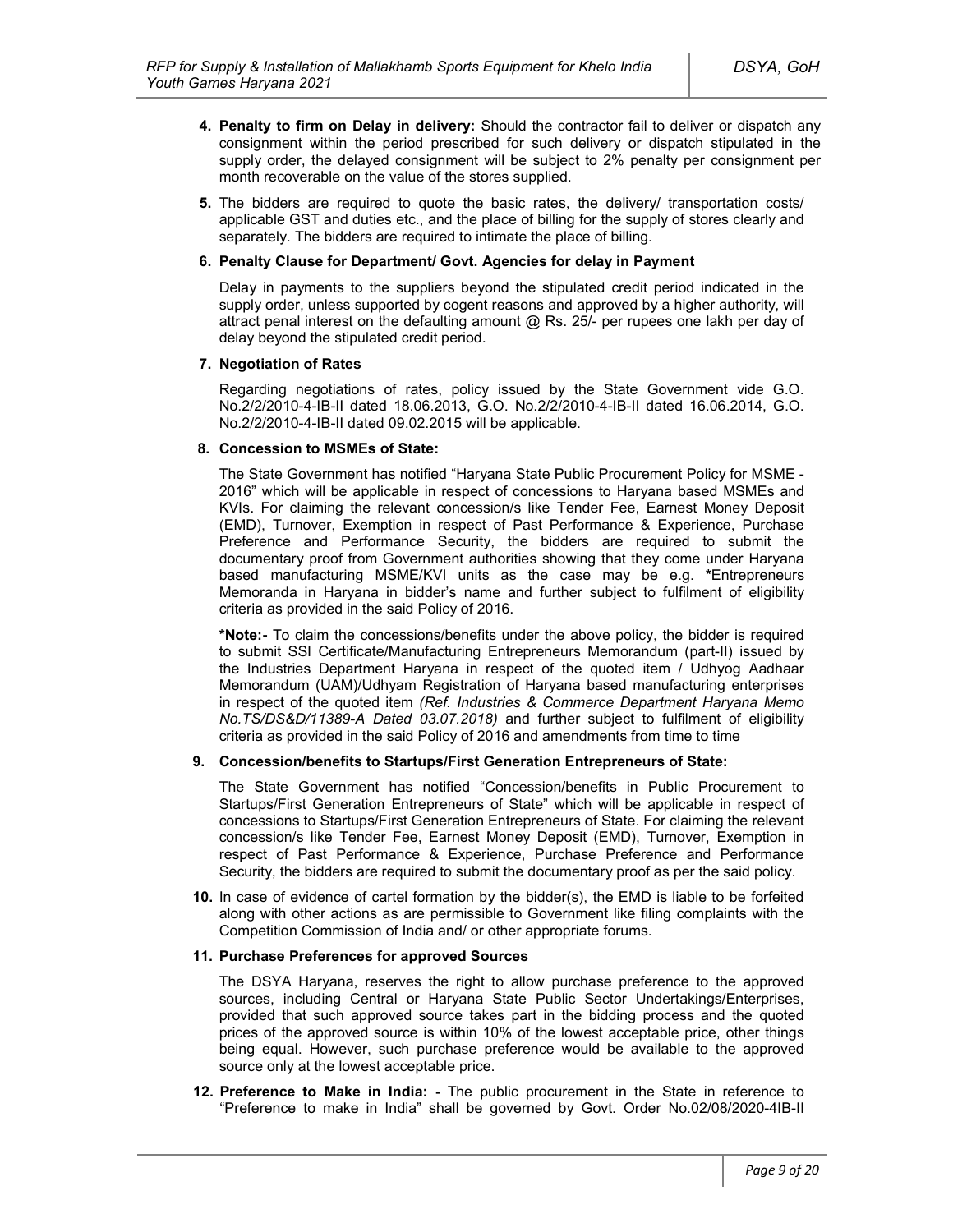dated 18.11.202 or as amended from time to time in this regard)

**13. Restriction in Public procurement from bidders of certain Countries: -** The restriction on procurement from bidders from a Country or Countries on grounds of Defense of India or matters directly or indirectly related thereto including National Security shall be governed by Govt. Order No.02/09/2020-4IB-II dated 10.12.2020 or as amended from time to time in this regard).

#### **14. Penalty clause for rejected samples/ material offered by the Bidder:**

In case, the material offered for inspection by the firm fails to meet the specifications stipulated in NIT/Order/Contract and the samples are rejected by the Inspecting Committee, the Indenting Department will have the right to levy a penalty at 0.1% of the total order value. In case, the material offered for inspection fails during the 2nd inspection also, the Indenting Department will have the right to increase the penalty to 0.25% of the total order value. In case, the material offered fails during the 3rd and final inspection also, the firm will be liable for penal action including forfeiture of security, risk purchase, debarring/ blacklisting in future, and no further opportunity for inspection would be provided to the supplier firm.

#### **15. Grievance Redressal Mechanism for dealing with the representations/ complaints/ letters of the participating bidders/ firms:**

A time bound Grievance Redressal Mechanism for dealing with the representations/ complaints/ letters of the participating bidders/ firms in the tendering process in the State Public Procurement will be governed by State Government Policy. All the bidders/ firms who want to make any representation/ complaint against any issue related to their technical scrutiny of the bids may do the same within 5 working days (up to 05:00 P.M. of the Fifth Working day) of the date of issue of letter/ intimation regarding their **As per NIT/ Not as per NIT status.** They have to ensure that their communication is delivered/ reached within 5 working days and delay in postal will not be counted as a valid reason. No representation/ complaint in whatsoever manner from the bidders/ firms will be entertained after the opening of Financial Bid.

**16. Blacklisting**: - The firm should not be blacklisted/debarred either in Government Departments/Agencies in State of Haryana or Central Government Departments/Agencies etc. as on the date of submission of the bid in the present tender. Declaration for the same should be submitted as per the enclosed Annexure- 'D'.

#### **17. Arbitration Clause**

In the case of dispute arising upon or in relation to or in connection with the contract between the Employer and the Supplier, which has not been settled amicably, any party can refer the dispute for Arbitration under The Arbitration and Conciliation Act, 1996. Such disputes shall be referred to an Arbitral Tribunal consisting of 3 (three) arbitrators, one each to be appointed by the Employer and the Supplier, the third arbitrator shall be chosen by the two arbitrators so appointed by the parties and shall act as Presiding Arbitrator. In case of failure of the two arbitrators, appointed by the parties to reach a consensus regarding the appointment of the third arbitrator within a period of 30 days from the date of appointment of the two arbitrators, the Presiding arbitrator shall be appointed by the Principal Secretary to Government of Haryana, Department of Sports & Youth Affairs, Chandigarh. The Arbitration and Conciliation Act, 1996 and any statutory modification or re-enactment thereof, shall apply to these arbitration proceedings.

Arbitration proceedings shall be held in India at Panchkula, Haryana and the language of the arbitration proceedings and that of all documents and communications between the parties shall be English.

### **18. Jurisdiction**

All disputes will be settled within the jurisdiction of the Head Quarters of Director, DSYA, Haryana at Panchkula.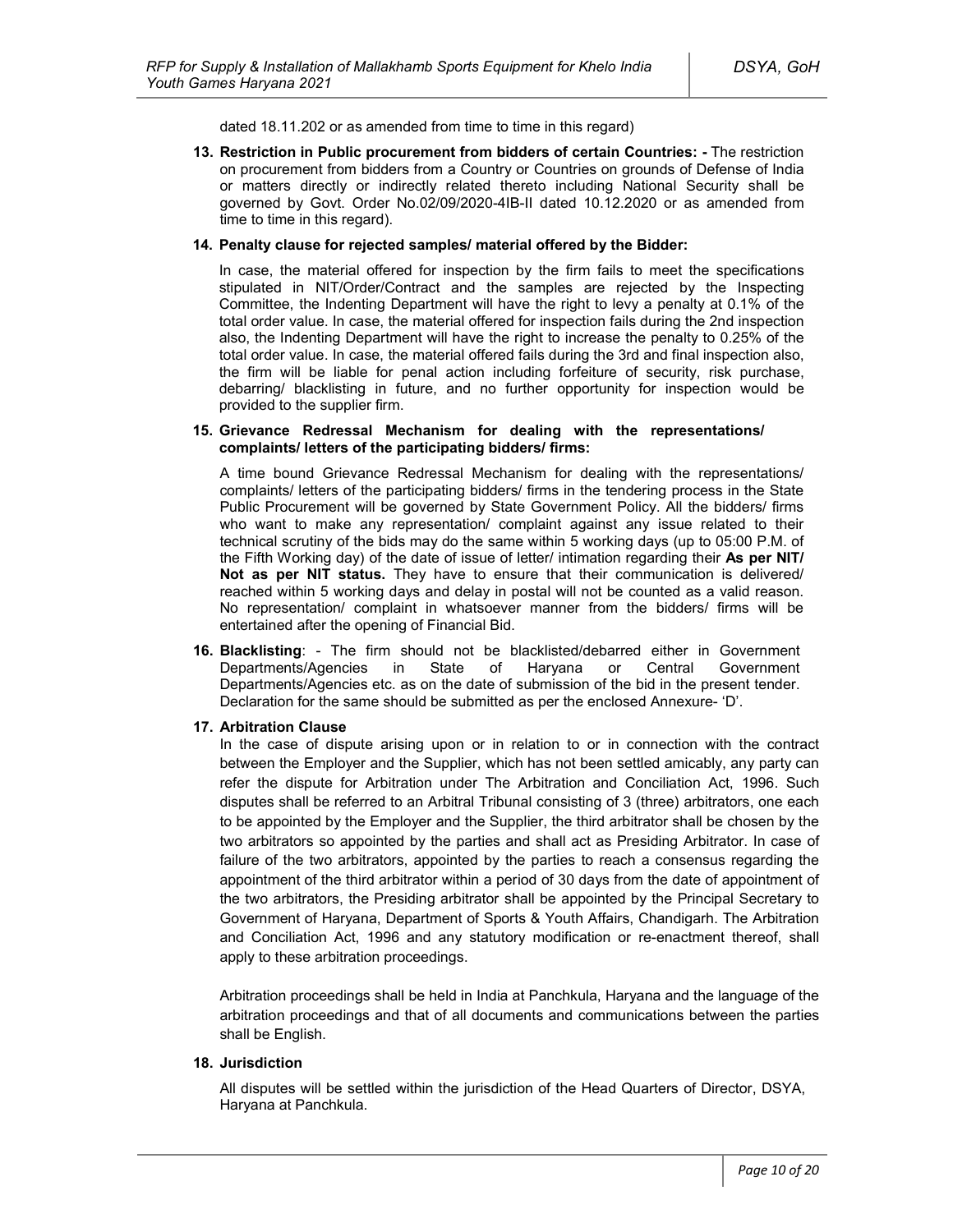# **E. OTHER TERMS AND CONDITIONS**

- 1. The firms are required to mention bifurcation of their rates showing the detail of Basic Rates, GST, Duties etc. in their bid. In case, the supplies are delayed by the firm beyond the stipulated delivery period & there has been any upward revision in the rates of GST/ Duties ON THE CONTRACTED ITEM, no such increase will be allowed. However, if there has been any reduction in GST/Duties, the same will be availed. No variation in GST/ Duties on raw material will be applicable.
- 2. All documents to be submitted by the tenderers with their offer should be self-attested in case the same are copies of original documents.
- 3. The Earnest money of the tenderers will be forfeited to Govt. account and blacklisting/ debarring besides other penal action, if they withdraw their offer/ rates or modify the terms & conditions of the same at any time during the validity of their offer before acceptance.
- 4. The authorized dealer should submit authority letter of their manufacturer, to quote the rates on their behalf failing which tender is liable to be rejected.
- 5. When manufacturer as well as its dealer/s both quote the rates in the same purchase case, then for the purpose of distribution of order, they will be considered as one offer & the order/rate contract will be placed on that firm only which has quoted lower rates among such offers & the offer is as per NIT.
- 6. The Bid i.e. Technical Bid as well as Financial Bid is to be submitted online on web portal https://etenders.hry.nic.in/nicgep/app. The Technical Bids uploaded on the portal should have proper indexing and page numbering on all the documents forming the Technical bid. Any supporting documents if required is to be submitted in online mode only along with their Technical Bids by due date and time.
- 7. The Financial bid/s of only those bidders/ items will be opened who qualify on the basis of their Technical Bids and wherever required approval of samples. The date & time of opening of the Financial bids will be intimated in the due course. The financial must be submitted in the bidder's letter head with seal and sign.
- 8. The offer without prescribed Earnest Money, Tender Fee & E-Service fee is liable to be summarily rejected. The deficiency in the remaining documents and tender requirement can be made subject to the decision by DSYA, Panchkula, Haryana
- 9. The quantity of Stores can be increased or decreased.
- 10. Notwithstanding anything contained in the Tender, DSYA reserves the right to accept or reject any Bid, and to cancel the bid process and reject the Tender, at any time, without thereby incurring any liability to the affected Bidder or Bidders and without any obligation to inform the participating/affected Bidder (s) the reason for such decision.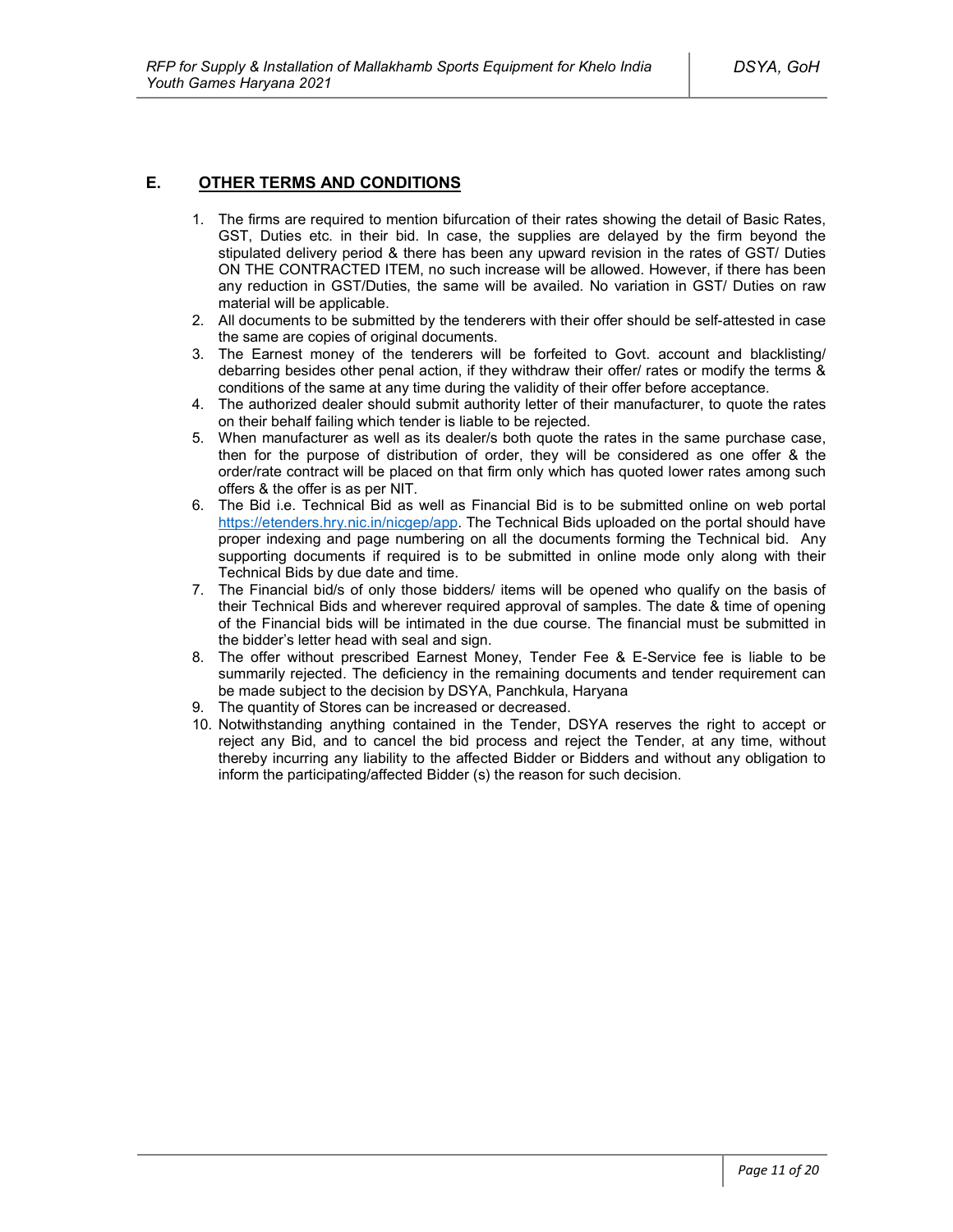# **Annexure- 'A'**

# **Technical Bid format/Index for the Technical Bid documents**

| Sr.<br>No.     | Name of the document                                                                                                                                                                                                                                                                                                                                                                                                                                               | <b>Status</b><br>of l<br>submission<br>(Yes/No) | Page Number as per<br>numbering given to the<br>technical<br>bid<br>documents<br>uploaded<br>on the portal |
|----------------|--------------------------------------------------------------------------------------------------------------------------------------------------------------------------------------------------------------------------------------------------------------------------------------------------------------------------------------------------------------------------------------------------------------------------------------------------------------------|-------------------------------------------------|------------------------------------------------------------------------------------------------------------|
| 1.             | All the documents submitted by the bidder as part of<br>its Technical Bid are attested by the signing authority<br>of the bidder.                                                                                                                                                                                                                                                                                                                                  | Yes/No                                          |                                                                                                            |
| $\overline{2}$ | An undertaking by the bidding firm in reference to<br>acceptance of all the terms & conditions and<br>specifications.                                                                                                                                                                                                                                                                                                                                              | Yes/No                                          |                                                                                                            |
| 3              | Bidder should submit documents as per condition<br>No. $C(1)$ of the NIT.                                                                                                                                                                                                                                                                                                                                                                                          | Yes/No                                          |                                                                                                            |
| 4              | In respect of condition no. D (16) of the NIT Affidavit<br>on Non-Judicial Stamp Paper duly certified by the<br>Notary stating that the firm [name of the Firm] has<br>blacklisted/debarred<br>been<br>either<br>never<br>in<br>Government Department/Agencies<br>in State<br>of<br>Haryana<br>Central<br>Government<br>or<br>Department/Agencies etc. as on the date of<br>submission of the bid in the present tender. Please<br>refer Annexure- 'D' of the NIT. | Yes/No                                          |                                                                                                            |
| 5              | In respect of condition No. C (2) of the NIT Average<br>annual turnover of the Bidder from sale of sports<br>apparel and equipment/items in the last 3 years i.e.<br>2017-18, 2018-19 and 2019-20 must be at least 01<br>Crore. Bidder is required to submit valid Turnover<br>Certificate for last 3 Financial Years duly certified by<br>CA as per the enclosed Annexure- 'E' of the NIT.                                                                        | Yes/No                                          |                                                                                                            |
| 6              | Bidder should submit documents as per condition<br>No. C (3) of the NIT.                                                                                                                                                                                                                                                                                                                                                                                           | Yes/No                                          |                                                                                                            |
| $\overline{7}$ | Bidder should submit documents as per condition<br>No. $C(4)$ of the NIT.                                                                                                                                                                                                                                                                                                                                                                                          | Yes/No                                          |                                                                                                            |
| 8              | Bidder should submit all the required details as per<br>Condition as at Sr. No. C (6) of the NIT.                                                                                                                                                                                                                                                                                                                                                                  | Yes/No                                          |                                                                                                            |
| 9              | Bidder should submit certificate as per condition No.<br>$C(7)$ of the NIT.                                                                                                                                                                                                                                                                                                                                                                                        | Yes/No                                          |                                                                                                            |
| 10             | Bidder should submit the warranty certificate as per<br>condition No. C (8) of the NIT.                                                                                                                                                                                                                                                                                                                                                                            | Yes/No                                          |                                                                                                            |
| 11             | Bidder should submit certificate as per condition No.<br>$C(9)$ of the NIT.                                                                                                                                                                                                                                                                                                                                                                                        | Yes/No                                          |                                                                                                            |
| 12             | In respect of Condition as at Sr. No. C (10) of the<br>NIT-the bidder is required to submit certificate that<br>the technical specification of the sports equipment<br>used in competitions should be as per rule of the<br>International / National Federation/Association of<br>concerned disciplines.                                                                                                                                                           | Yes/No                                          |                                                                                                            |
| 13             | Bidder should submit self-attested declaration on Rs.<br>100/- stamp paper as per Condition as at Sr. No. C<br>$(12)$ of the NIT.                                                                                                                                                                                                                                                                                                                                  | Yes/No                                          |                                                                                                            |
| 14             | In respect of Condition as at Sr. No. C (13) of the                                                                                                                                                                                                                                                                                                                                                                                                                | Yes/No                                          |                                                                                                            |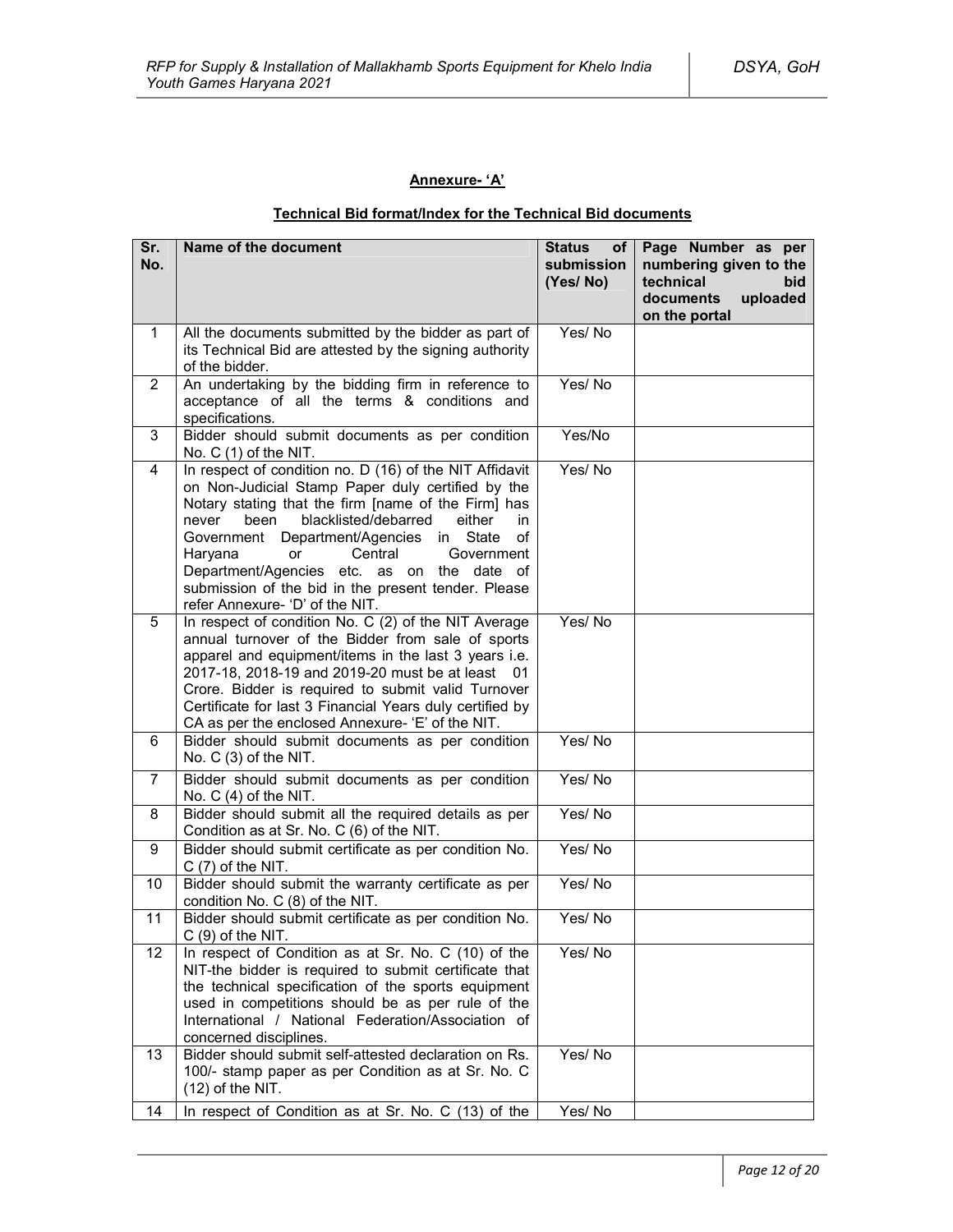|                  | NIT- The bidder must submit information with<br>supporting documents as specified in Annexure-III. |         |
|------------------|----------------------------------------------------------------------------------------------------|---------|
| 15 <sup>15</sup> | Bidder should submit undertaking as per condition<br>No. $C(22)$ of the NIT.                       | Yes/No  |
| 16               | <b>GST</b><br>Bidder should provide Copy of valid                                                  | Yes/No  |
|                  | Registration Certificate.                                                                          |         |
| 17               | Acceptance of Delivery Period as per NIT.                                                          | Yes/ No |
| 18               | Acceptance of Payment terms as per NIT.                                                            | Yes/ No |
| 19               | All uploaded documents are properly numbered and                                                   | Yes/No  |
|                  | in sequence.                                                                                       |         |
| 20               | Tender submission letter submitted                                                                 | Yes/No  |
| 21               | PDF Catalogue as per Annexure II                                                                   | Yes /No |

**Important:** -\* **In case the Technical Documents are uploaded on the portal without proper page numbering, the Tendering Department will be within its right to cancel the bid of the said firm.**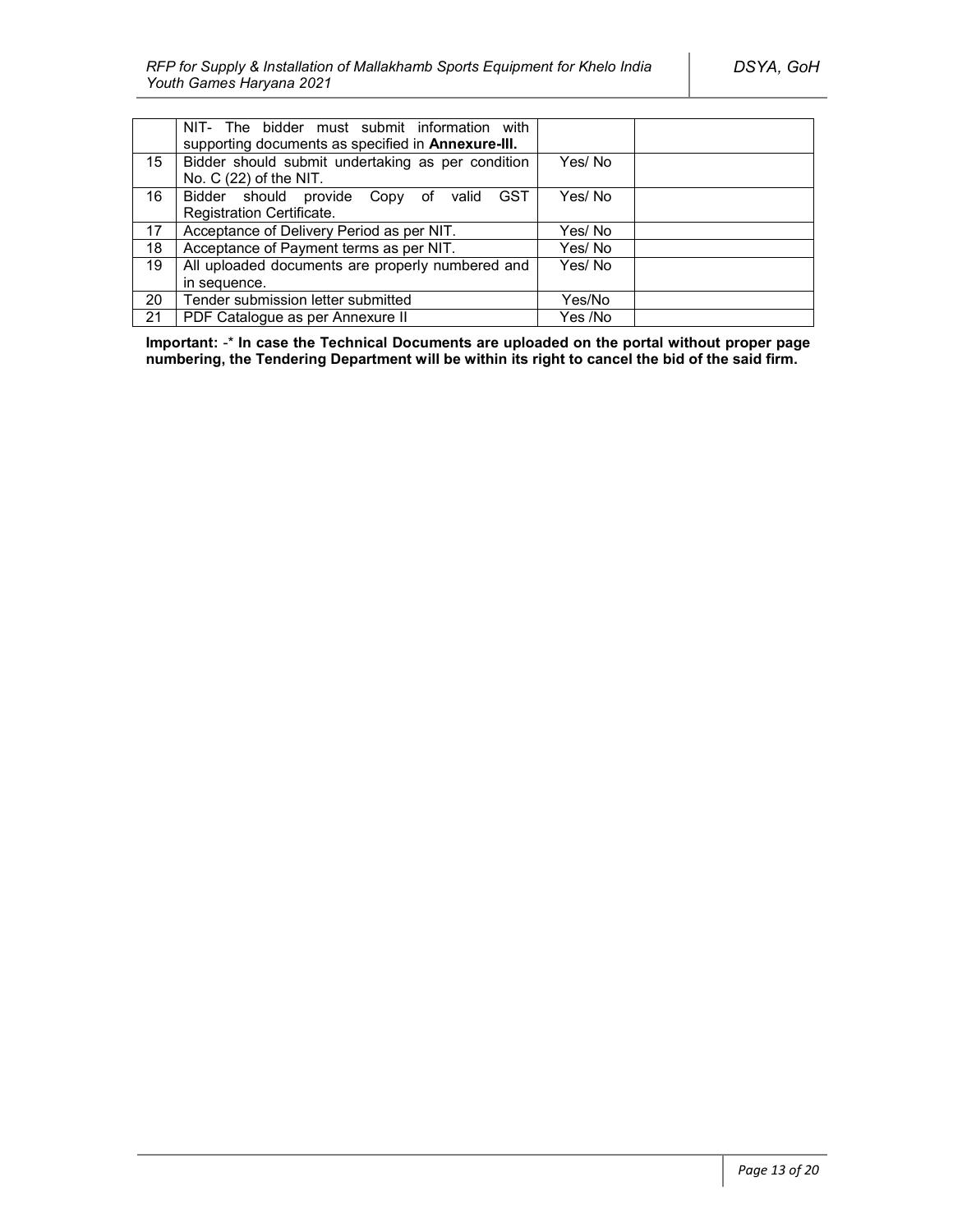### **Annexure- 'B'**

#### **Tender Submission Letter**

To

CEO, Khelo India Youth Games, Department of Sports & Youth Affairs (DSYA), Government of Haryana Tau Devi Lal Sports Complex, Sector 3, Panchkula, Haryana – 134109

Sub: 'Supply & Installation of Mallakhamb Sports Equipment for Khelo India Youth Games Haryana-2021'

Ref: RFP No. .................................................

I/ We, the undersigned, offer to provide the above services to DSYA. We are hereby submitting our bid, in a sealed envelope.

I/We, hereby declare that:

- (a) We are enclosing and submitting herewith our Bid, with the details as per the requirements of the tender, for your evaluation and consideration.
- (b) I/We have read carefully the terms and conditions of the tender document attached hereto and hereby agree to abide by the said terms and conditions.
- (c) The bid is unconditional.
- (d) I/We undertake that documents submitted are genuine/authentic and nothing material has been concealed. I/We understand that the contract is liable to be cancelled, if it is found to be having obtained, through fraudulent means/concealment of information.
- (e) We shall make available to the DSYA any additional information it may find necessary or require to clarify, supplement or authenticate the Bid.
- (f) Until a formal agreement is prepared and executed, acceptance of this tender document shall constitute a binding contract between DSYA and us subject to the modifications, as may be mutually agreed to, between DSYA and us.
- (g) We agree to keep this bid valid for acceptance for a period of ninety (90) days from the date of opening the bid.

We understand that the DSYA is not bound to accept any tender that the DSYA receives.

Yours faithfully,

Authorized Signatory (with Name, Designation, Contact no. and Seal) *Note: On the Letterhead of the Bidder.*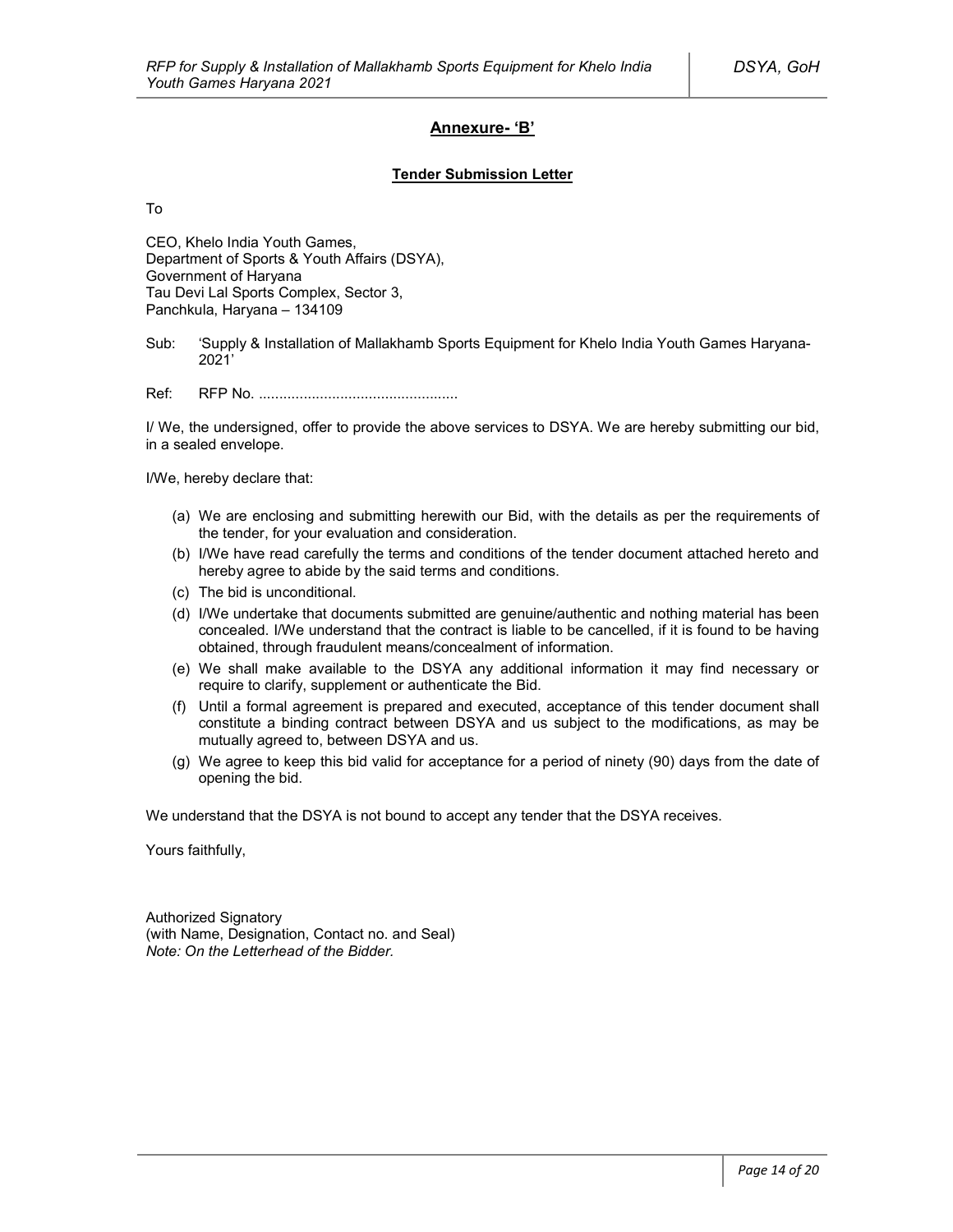### **Annexure- 'C'**

### **MAF (Manufacturer Authorization Form)**

Date: Ref Number:

To

CEO, Khelo India Youth Games, Department of Sports & Youth Affairs, Govt. of Haryana, Tau Devi Lal Sports Complex, Sector 3, Panchkula, Haryana - 134109

- Sub: 'Supply & Installation of Mallakhamb Sports Equipment for Khelo India Youth Games-2021, Haryana'
- Ref: RFP No. .................................................

Dear Sir,

We authorize M/s ................., to offer their quotation, negotiate and conclude the contract with you against the above invitation for offer.

We hereby extend our full guarantee and warranty as per terms and conditions of the and/or the contract for the equipment and services offered against this invitation for offer by the M/s ……………., **<Full address>**. We hereby commit to the terms and conditions and will not withdraw our commitments during the process and/or the period of contract. As OEM, if the successful bidder is unable to perform services as per contract, OEM shall offer maintenance services or designate another agency as per /contract for equipment offered and shall be responsible for execution of contract and shall be eligible to receive payments as per payment schedule

Yours Faithfully, (Signature of the Bidder)

Name Designation Seal<sup>1</sup> Date: Business Address: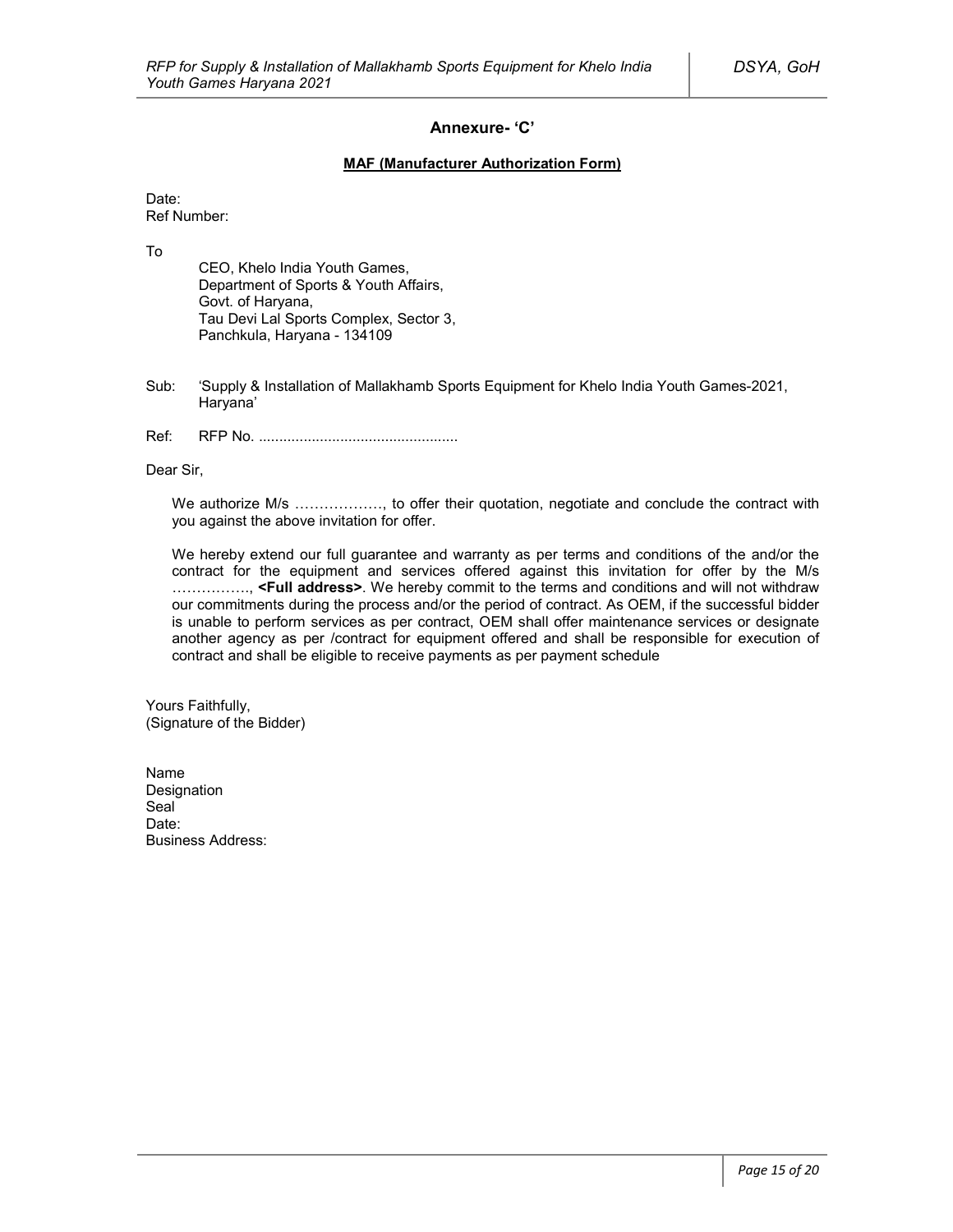# **Annexure-'D'**

#### **Performa for Affidavit**

*(on non-judicial stamp paper of Rs. 100/-)*

I \_\_\_\_\_\_\_\_\_\_ Proprietor/Director/Partner of the firm M/s. \_\_\_\_\_ do hereby solemnly affirm that our firm M/s. has never been blacklisted/debarred either in Government Departments/Agencies in State of Haryana or Central Government Departments/Agencies etc. as on the date of submission of the bid in the present tender.

…………………………………………… Name of the Bidder

…………………………………………………… Signature of the Authorised Signatory

…………………………………………… Name of the Authorised Signatory

Place: \_\_\_\_\_\_\_\_\_\_\_\_\_\_\_\_\_ Date: \_\_\_\_\_\_\_\_\_\_\_\_\_\_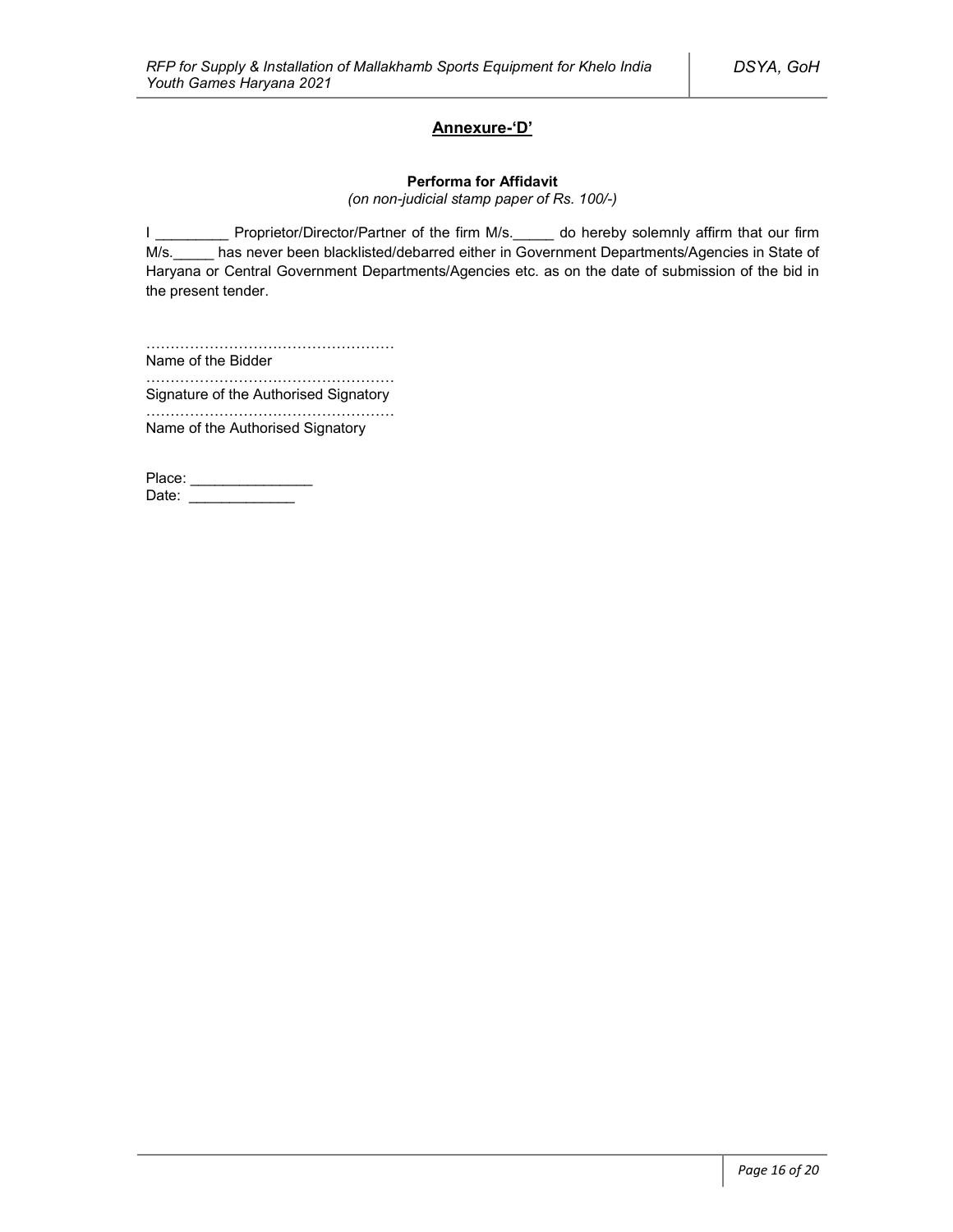# **Annexure- 'E'**

### **Format for Financial Capacity**

| <b>Financial Year</b> | <b>Annual Turnover</b> |
|-----------------------|------------------------|
| 2017-18               |                        |
| 2018-19               |                        |
| 2019-20               |                        |

**Note:** All figures quoted above shall be substantiated by attaching the copy of Audited Annual Reports or a certificate from a Chartered Accountant.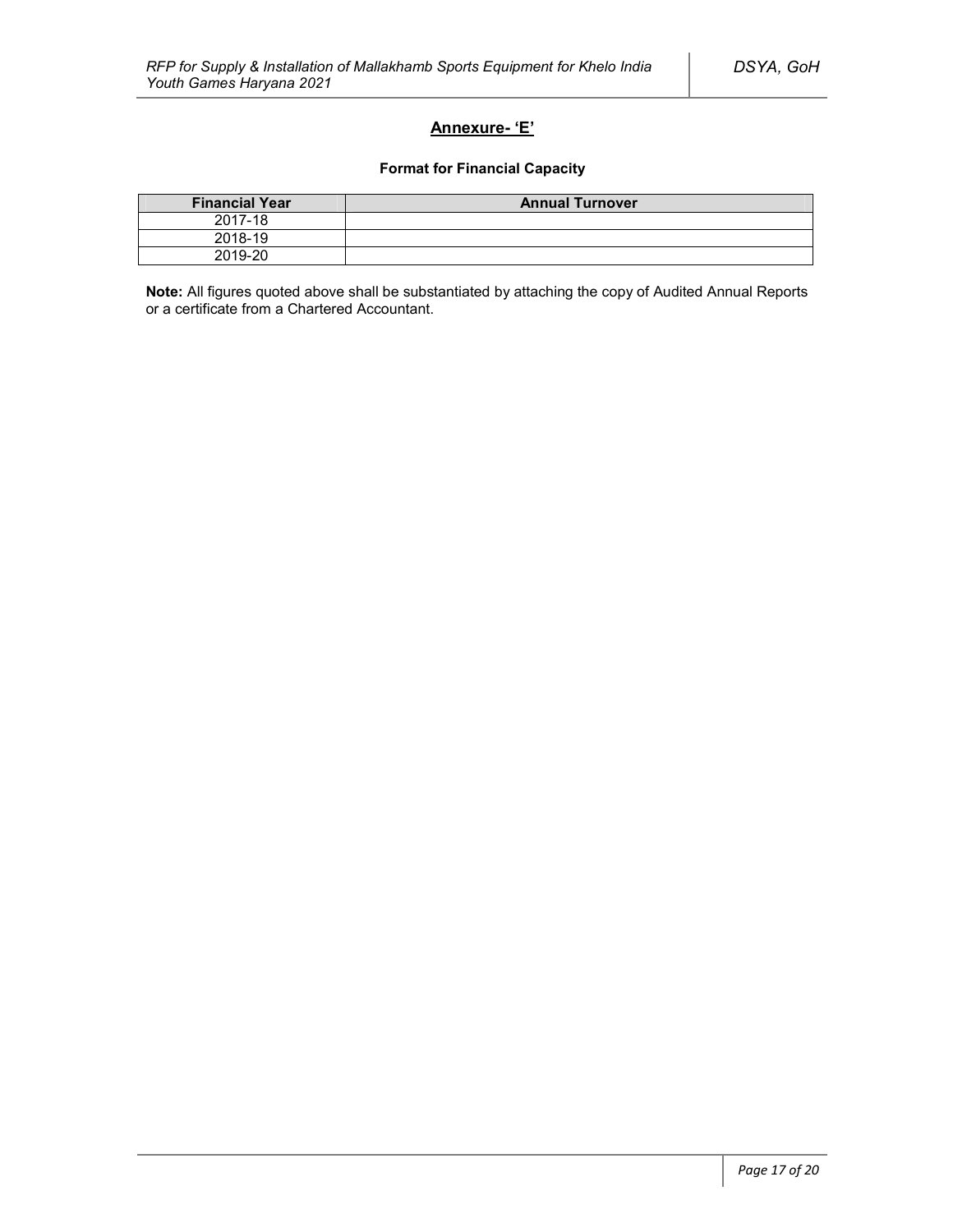# **ANNEXURE- 'I'**

### **ITEM WISE DETAILED SPECIFICATIONS & QUANTITY**

### **Sports Discipline: Mallakhamb**

| Sr<br><b>No</b> | <b>Item Description</b>                                                       | <b>Item Specification</b>                                                                                                                                                                                                                           | <b>Required Brand</b> | Quantity                |
|-----------------|-------------------------------------------------------------------------------|-----------------------------------------------------------------------------------------------------------------------------------------------------------------------------------------------------------------------------------------------------|-----------------------|-------------------------|
| $\mathbf 1$     | Pole Mallakhamb (For<br>competition & warmup<br>arena)                        | Above the ground 2600 to 2800,<br>under the ground 800 to 900, neck<br>180 to 200, top-70, Total length<br>3400-3700, Circumference: Bottom-<br>530-550, Below the neck 300 to 350,<br>Neck 180 to 200, top 350; Approved<br>by National Federation | Mayur                 | 6                       |
| $\overline{2}$  | Hanging Mallakhamb<br>(For competition &<br>warmup arena)                     | Height 1700 to 1900, Neck height<br>180 to 200, top height-70, Distance<br>b/w bottom and ground 650-700,<br>Circumference: bottom 450 to 500,<br>Neck 180 to 200, Below the neck 250<br>to 300; Approved by National<br>Federation                 | Mayur                 | 4                       |
| 3               | Rope Mallakhamb (For<br>competition & warmup<br>arena & wear & tear)          | Length 5000 to 5500, thickness 180<br>to 200; Approved by National<br>Federation                                                                                                                                                                    | Mayur                 | 15                      |
| 4               | Frame for Hanging &<br>Rope Mallakhamb (For<br>competition & warmup<br>arena) | For Hanging Mallakhamb height of<br>the structure-4600 to 4800, For rope<br>Mallakhamb height of the structure<br>4600 to 4800; Approved by National<br>Federation                                                                                  | Mayur                 | $\overline{\mathbf{A}}$ |
| 5               | <b>Mallakhamb Mats</b><br>(Competition &<br>warmup arena) with<br>covers      | 1 Per mtr x 2 Per mtr x 60mm<br><b>Thickness</b>                                                                                                                                                                                                    | Mayur                 | 80                      |
| 6               | Crash Mats with<br>covers                                                     | 3 Per mtr x 2Per mtr x 300mm<br>Thickness, Foam with rexin cover                                                                                                                                                                                    | Mayur                 | 8                       |
| $\overline{7}$  | Powder Stand                                                                  | 3 feet stand with tub                                                                                                                                                                                                                               | Mayur                 | $\overline{7}$          |
| 8               | Stop Watch                                                                    | 1/1000 second stopwatch, timer 10<br>intervals, beeper sound alarm, on/off<br>tone                                                                                                                                                                  | Casio, Nivia          | 10                      |

**Note:** Bidders are requested to quote exactly the required specifications and brands which are mentioned above. Quoted items other than the above-mentioned specifications and brands will not be considered.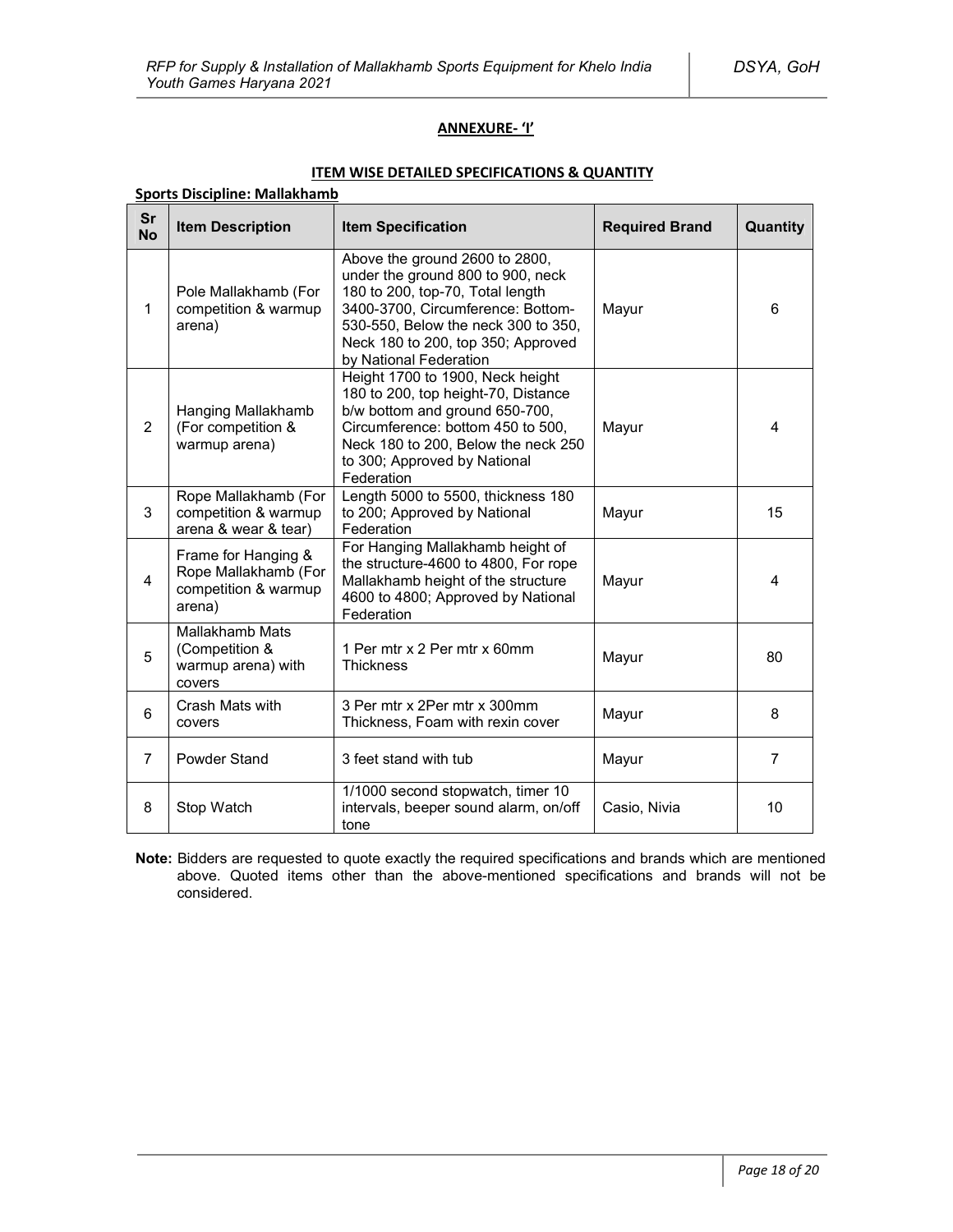# **ANNEXURE- 'II'**

# **COMPLIANCE STATEMENT:**

# **Sports Discipline: Mallakhamb**

| <b>Sr No</b>   | <b>Item Description</b>                                                    | Compliance<br><b>Specifications</b><br>(Yes/No) | <b>Offer Brand</b><br>(Make/Model) | <b>Remarks</b><br>(If Any) |
|----------------|----------------------------------------------------------------------------|-------------------------------------------------|------------------------------------|----------------------------|
| 1              | Pole Mallakhamb (For competition<br>& warmup arena)                        |                                                 |                                    |                            |
| $\overline{2}$ | Hanging Mallakhamb (For<br>competition & warmup arena)                     |                                                 |                                    |                            |
| 3              | Rope Mallakhamb (For<br>competition & warmup arena &<br>wear & tear)       |                                                 |                                    |                            |
| 4              | Frame for Hanging & Rope<br>Mallakhamb (For competition &<br>warmup arena) |                                                 |                                    |                            |
| 5              | Mallakhamb Mats (Competition &<br>warmup arena) with covers                |                                                 |                                    |                            |
| 6              | Crash Mats with covers                                                     |                                                 |                                    |                            |
| $\overline{7}$ | Powder Stand                                                               |                                                 |                                    |                            |
| 8              | Stop Watch                                                                 |                                                 |                                    |                            |